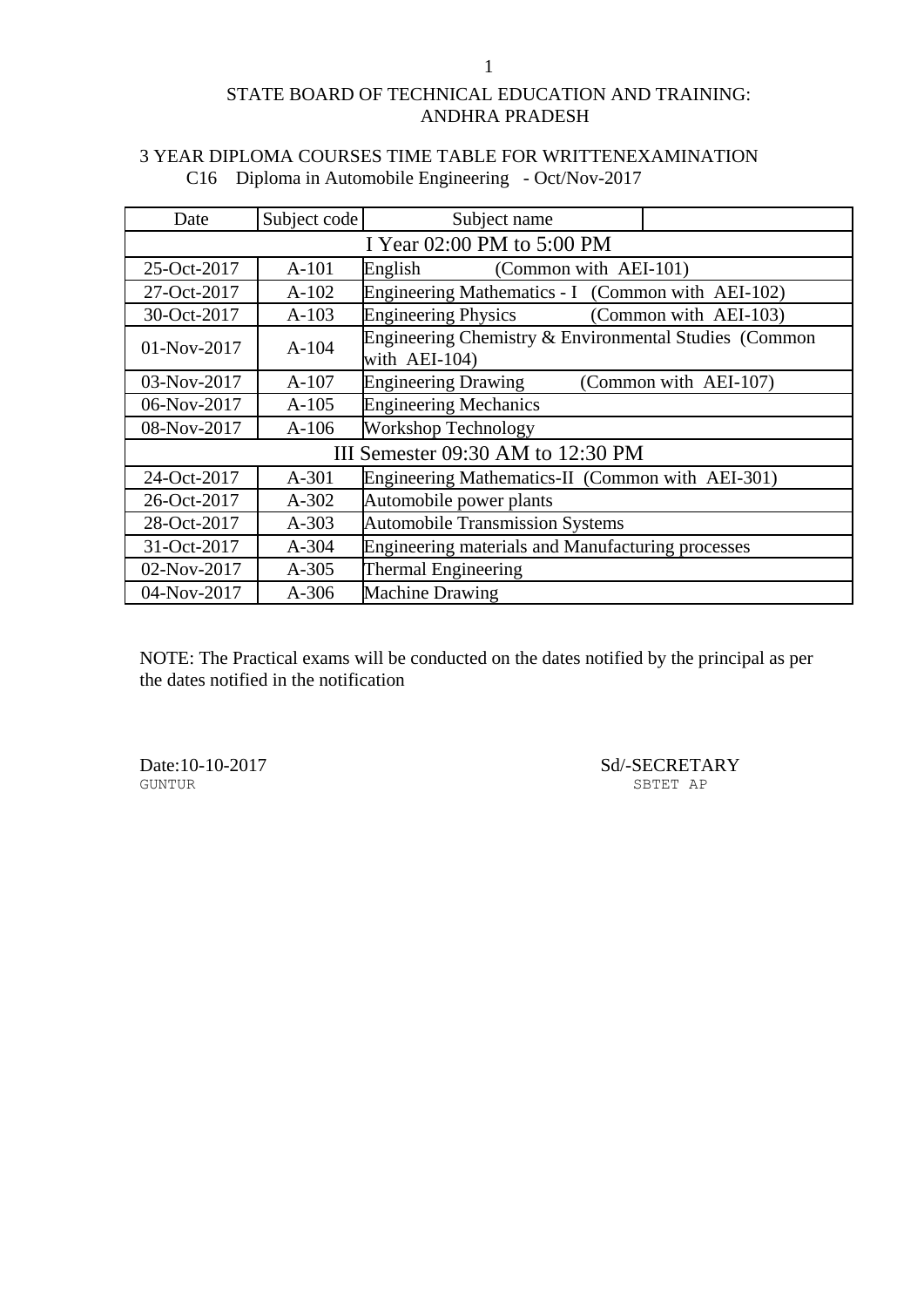| Date                              | Subject code | Subject name                                                                                           |  |
|-----------------------------------|--------------|--------------------------------------------------------------------------------------------------------|--|
| 02:00 PM to 5:00 PM<br>I Year     |              |                                                                                                        |  |
| 25-Oct-2017                       | AA-101       | English<br>(Common with A-101)                                                                         |  |
| 27-Oct-2017                       | AA-102       | <b>Engineering Mathematics - I</b><br>(Common with A-102)                                              |  |
| 30-Oct-2017                       | AA-103       | <b>Engineering Physics</b><br>(Common with A-103)                                                      |  |
| 01-Nov-2017                       | AA-104       | Engineering Chemistry & Environmental Studies (Common<br>with $A-104$ )                                |  |
| 03-Nov-2017                       | AA-105       | <b>Building Materials</b>                                                                              |  |
| 06-Nov-2017                       | AA-106       | <b>Basic Design</b><br>$(9:30 \text{ AM to } 12:30 \text{ PM} \& 2:00 \text{ PM to } 5:00 \text{ PM})$ |  |
| 08-Nov-2017                       | AA-107       | <b>Architectural Graphics</b>                                                                          |  |
| 10-Nov-2017                       | AA-108       | Perspective and Sciography                                                                             |  |
| III Semester 09:30 AM to 12:30 PM |              |                                                                                                        |  |
| 24-Oct-2017                       | AA-301       | Engineering Mathematics-II (Common with A-301)                                                         |  |
| 26-Oct-2017                       | AA-302       | <b>History of Indian Architecture</b>                                                                  |  |
| 28-Oct-2017                       | AA-303       | <b>Engineering Mechanics</b>                                                                           |  |
| 31-Oct-2017                       | AA-304       | Surveying                                                                                              |  |
| 02-Nov-2017                       | AA-305       | <b>Building Specifications</b>                                                                         |  |
| 04-Nov-2017                       | AA-306       | Architectural Design -I<br>(9:30 AM to 12:30 PM & 2:00 PM to<br>5:00 PM)                               |  |
| 05-Nov-2017                       | $AA-306$     | Architectural Design $-I$ (9:30 AM to 12:30 PM)                                                        |  |
| 07-Nov-2017                       | AA-307       | <b>Building Construction Drawing-I</b>                                                                 |  |
| 09-Nov-2017                       | AA-308       | Interior and Landscape Design                                                                          |  |

## 3 YEAR DIPLOMA COURSES TIME TABLE FOR WRITTEN EXAMINATION C-16 Diploma in Architectural Assistantship - Oct/Nov-2017

NOTE: The Practical exams will be conducted on the dates notified by the principal as per the dates notified in the notification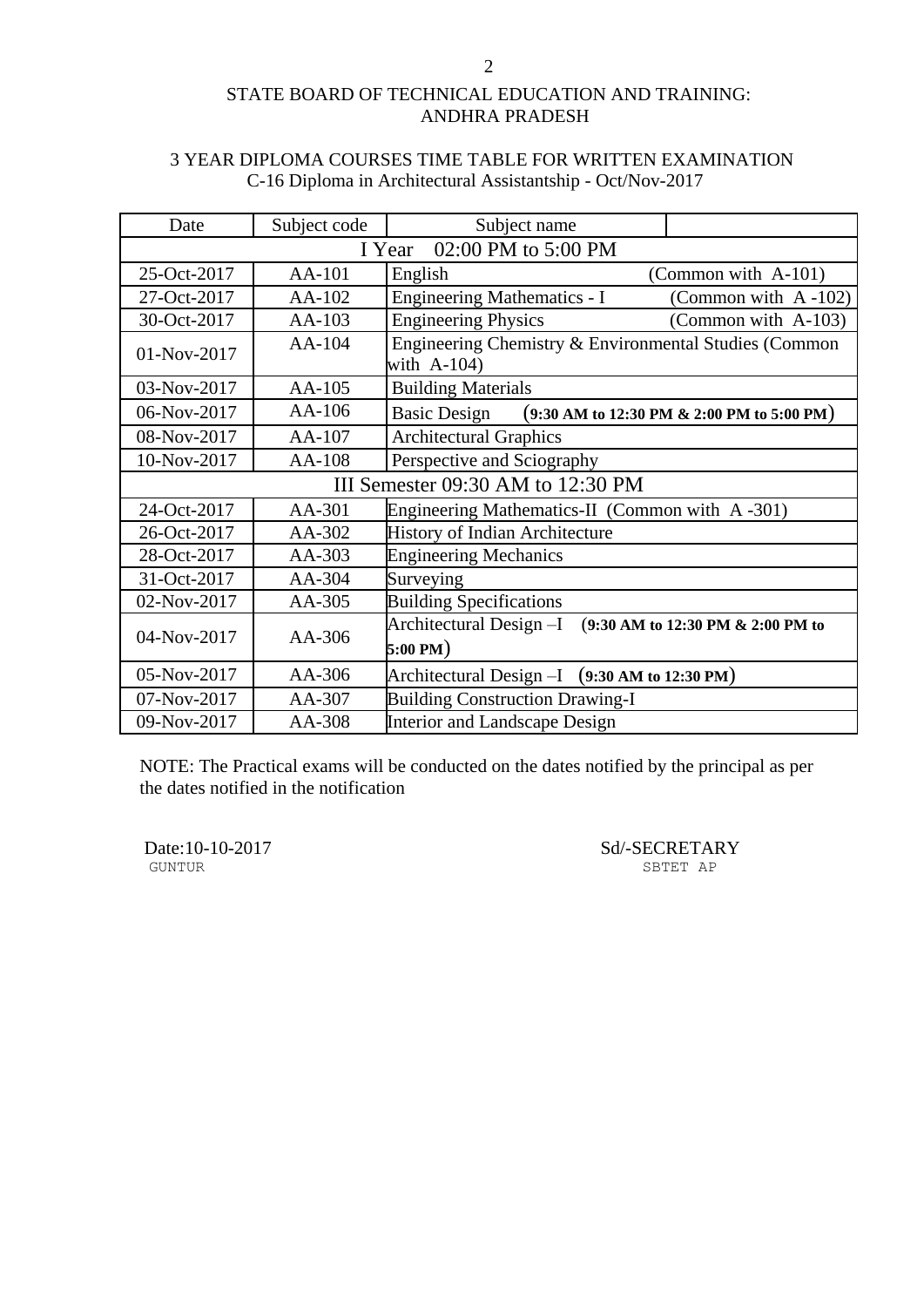#### 3 YEAR DIPLOMA COURSES TIME TABLE FOR WRITTEN EXAMINATION

C-16 Diploma in Applied Electronics and Instrumentation Engineering- Oct/Nov-2017

| Date                       | Subject code   | Subject name                                                         |                     |  |
|----------------------------|----------------|----------------------------------------------------------------------|---------------------|--|
| I Year 02:00 PM to 5:00 PM |                |                                                                      |                     |  |
| 25-Oct-2017                | <b>AEI-101</b> | English                                                              | (Common with A-101) |  |
| 27-Oct-2017                | <b>AEI-102</b> | <b>Engineering Mathematics - I</b>                                   | (Common with A-102) |  |
| 30-Oct-2017                | <b>AEI-103</b> | <b>Engineering Physics</b>                                           | (Common with A-103) |  |
| 01-Nov-2017                | <b>AEI-104</b> | Engineering Chemistry & Environmental Studies<br>(Common with A-104) |                     |  |
| 03-Nov-2017                | <b>AEI-107</b> | <b>Engineering Drawing</b>                                           | (Common with A-107) |  |
| 06-Nov-2017                | <b>AEI-105</b> | <b>Electronic Components and Devices</b>                             |                     |  |
| 08-Nov-2017                | <b>AEI-106</b> | <b>Basic Electrical Engineering</b>                                  |                     |  |
|                            |                | III Semester 09:30 AM to 12:30 PM                                    |                     |  |
| 24-Oct-2017                | <b>AEI-301</b> | Engineering Mathematics-II (Common with A-301)                       |                     |  |
| 26-Oct-2017                | AEI-302        | Electronic circuits                                                  |                     |  |
| 28-Oct-2017                | AEI-303        | <b>Digital Electronics</b>                                           |                     |  |
| 31-Oct-2017                | <b>AEI-304</b> | <b>Electronic Measuring Instruments</b>                              |                     |  |
| 02-Nov-2017                | <b>AEI-305</b> | <b>Process Instrumentation</b>                                       |                     |  |

NOTE: The Practical exams will be conducted on the dates notified by the principal as per the dates notified in the notification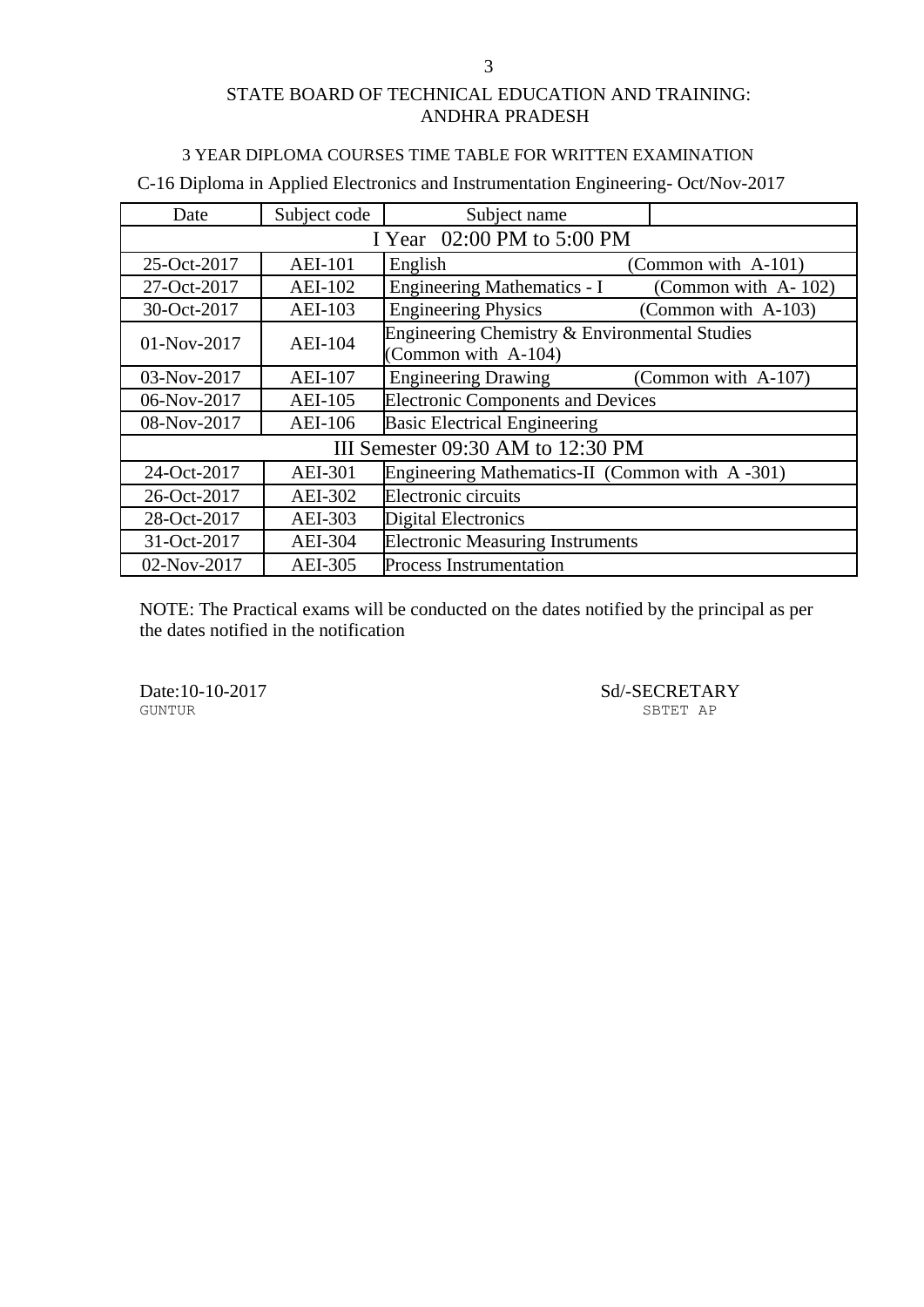## 3 YEAR DIPLOMA COURSES TIME TABLE FOR WRITTEN EXAMINATION

| Date        | Subject code                      | Subject name                                   |                     |  |  |
|-------------|-----------------------------------|------------------------------------------------|---------------------|--|--|
|             | I Year 02:00 PM to 5:00 PM        |                                                |                     |  |  |
| 25-Oct-2017 | <b>BM-101</b>                     | English                                        | (Common with A-101) |  |  |
| 27-Oct-2017 | <b>BM-102</b>                     | Engineering Mathematics - I                    | (Common with A-102) |  |  |
| 30-Oct-2017 | <b>BM-103</b>                     | <b>Engineering Physics</b>                     | (Common with A-103) |  |  |
| 01-Nov-2017 | <b>BM-104</b>                     | Engineering Chemistry & Environmental Studies  |                     |  |  |
|             |                                   |                                                | (Common with A-104) |  |  |
| 03-Nov-2017 | <b>BM-107</b>                     | <b>Engineering Drawing</b>                     | (Common with A-107) |  |  |
| 06-Nov-2017 | <b>BM-105</b>                     | <b>Basic Electrical Engineering</b>            |                     |  |  |
| 08-Nov-2017 | <b>BM-106</b>                     | Electronic Components & Devices                |                     |  |  |
|             | III Semester 09:30 AM to 12:30 PM |                                                |                     |  |  |
| 24-Oct-2017 | <b>BM-301</b>                     | Engineering Mathematics-II (Common with A-301) |                     |  |  |
| 26-Oct-2017 | <b>BM-302</b>                     | <b>Electronic Circuits</b>                     |                     |  |  |
| 28-Oct-2017 | <b>BM-303</b>                     | <b>Network Analysis</b>                        |                     |  |  |
| 31-Oct-2017 | <b>BM-304</b>                     | <b>Digital Electronics</b>                     |                     |  |  |
| 02-Nov-2017 | <b>BM-305</b>                     | Programming In 'C' and MAT Lab                 |                     |  |  |

## C-16 Diploma in Diploma in Bio-Medical - Oct/Nov-2017

NOTE: The Practical exams will be conducted on the dates notified by the principal as per the dates notified in the notification

GUNTUR SBTET AP

Date:10-10-2017 Sd/-SECRETARY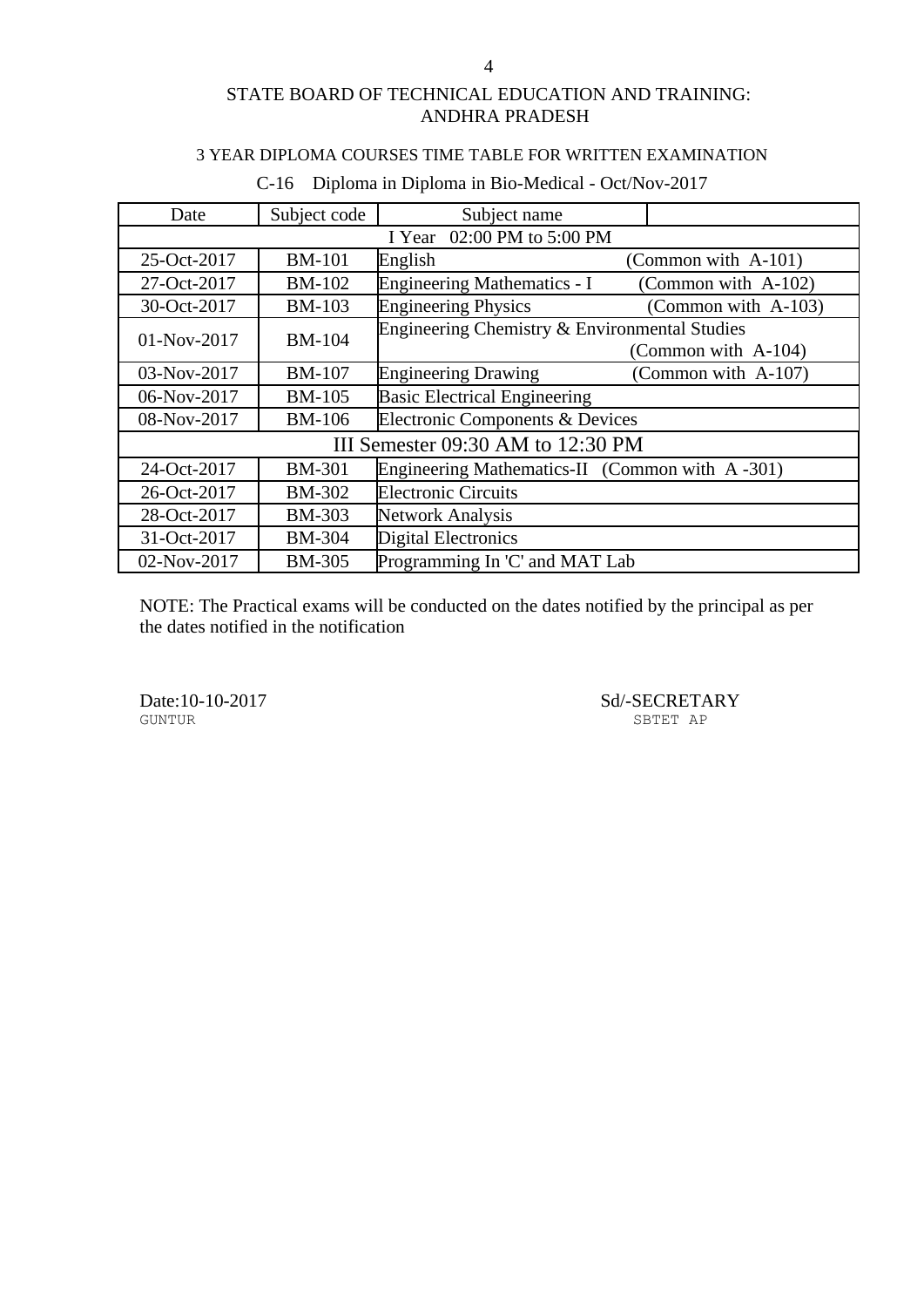## 3 YEAR DIPLOMA COURSES TIME TABLE FOR WRITTEN EXAMINATION

| Date                       | Subject code                      | Subject name                                    |                           |  |
|----------------------------|-----------------------------------|-------------------------------------------------|---------------------------|--|
| I Year 02:00 PM to 5:00 PM |                                   |                                                 |                           |  |
| 25-Oct-2017                | $C-107$                           | <b>Engineering Drawing</b>                      | (Common with CM-107)      |  |
| 27-Oct-2017                | $C-101$                           | English                                         | (Common with CM-101)      |  |
| 30-Oct-2017                | $C-102$                           | <b>Engineering Mathematics - I</b>              | (Common with CM-102)      |  |
| 01-Nov-2017                | $C-103$                           | <b>Engineering Physics</b>                      | (Common with CM-103)      |  |
| 03-Nov-2017                | $C-104$                           | Engineering Chemistry & Environmental Studies   | (Common with with CM-104) |  |
| 06-Nov-2017                | $C-105$                           | Surveying-I                                     |                           |  |
| 08-Nov-2017                | $C-106$                           | <b>Engineering Mechanics</b>                    |                           |  |
|                            | III Semester 09:30 AM to 12:30 PM |                                                 |                           |  |
| 24-Oct-2017                | $C-302$                           | Strength of Materials & Theory of Structures    |                           |  |
| 26-Oct-2017                | $C-301$                           | Engineering Mathematics-II (Common with CM-301) |                           |  |
| 28-Oct-2017                | $C-303$                           | <b>Hydraulics</b>                               |                           |  |
| 31-Oct-2017                | $C-304$                           | Surveying-II                                    |                           |  |
| 02-Nov-2017                | $C-305$                           | <b>Construction Materials</b>                   |                           |  |
| 04-Nov-2017                | $C-306$                           | Civil Engineering Drawing-I                     |                           |  |

## C-16 Diploma in Civil Engineering - Oct/Nov-2017

NOTE: The Practical exams will be conducted on the dates notified by the principal as per the dates notified in the notification

Date:10-10-2017 Sd/-SECRETARY SUNTUR SPTET AP

SBTET AP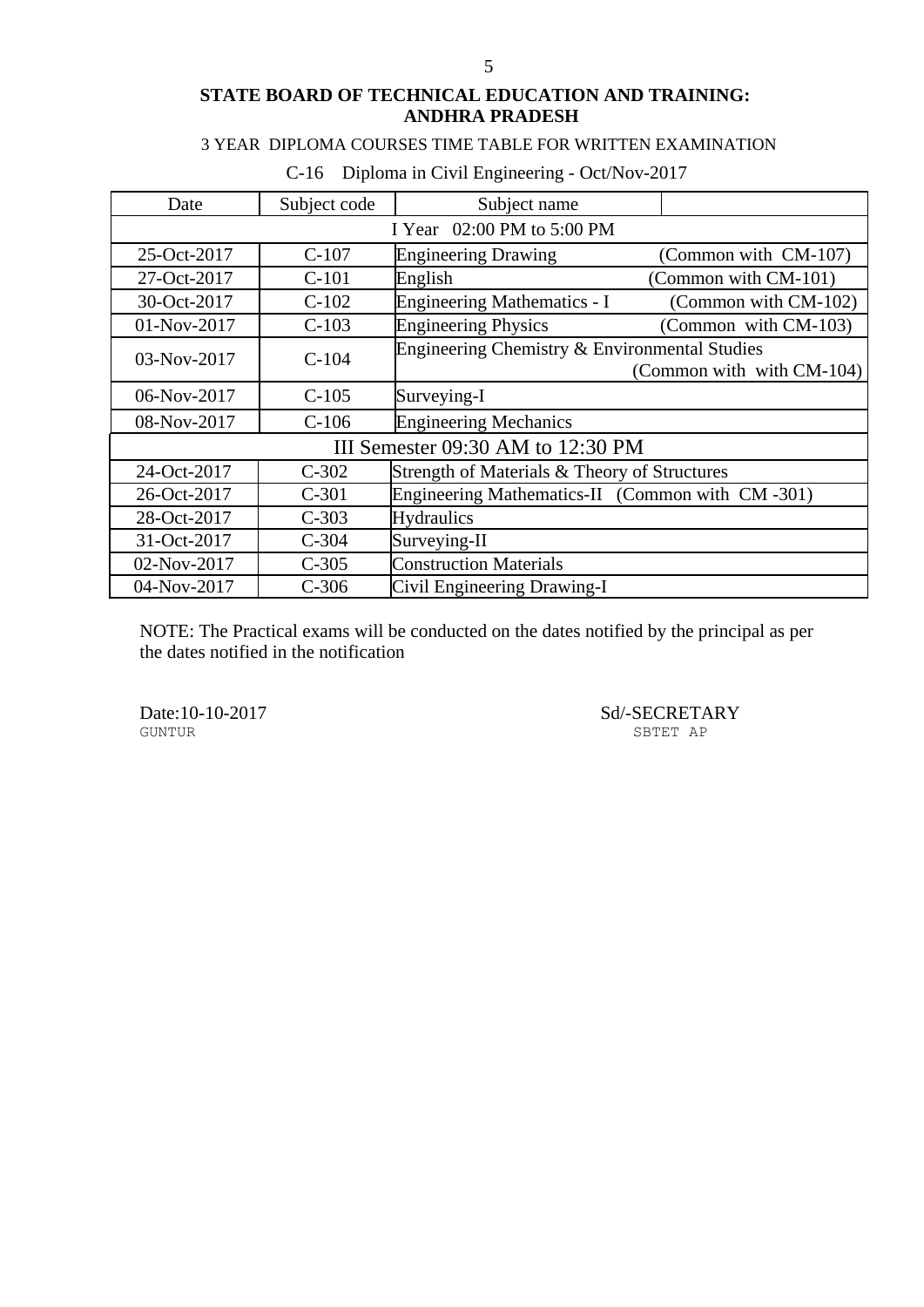#### 3 YEAR DIPLOMA COURSES TIME TABLE FOR WRITTEN EXAMINATION C-16 Diploma in Commercial and Computer Practice- Oct/Nov-2017

|             |                                   | C-TO Diploma in Commercial and Computer Fractice-Oct/Nov-2017 |  |  |
|-------------|-----------------------------------|---------------------------------------------------------------|--|--|
| Date        | Subject code                      | Subject name                                                  |  |  |
|             | I Year 02:00 PM to 5:00 PM        |                                                               |  |  |
|             | CCP-107B11                        | English Typewriting-P-I(B-I)<br>09.00 AM to 09.10 AM          |  |  |
|             | CCP-107B21                        | English Typewriting-P-I(B-II)<br>11.00 AM to 11.10 AM         |  |  |
| 25-Oct-2017 | CCP-107B31                        | English Typewriting-P-I(B-III)<br>02.00 PM to 02.10 PM        |  |  |
|             | CCP-108B12                        | English Typewriting-P-II(B-I)<br>09.30 AM to 10.15 AM         |  |  |
|             | CCP-108B22                        | English Typewriting-P-II(B-II)<br>11.30 AM to 12.15 PM        |  |  |
|             | CCP-108B32                        | English Typewriting-P-II(B-III)<br>02.30 PM to 03.15 PM       |  |  |
| 27-Oct-2017 | <b>CCP-101</b>                    | English - I                                                   |  |  |
| 30-Oct-2017 | <b>CCP-102</b>                    | Accountancy-I                                                 |  |  |
| 01-Nov-2017 | <b>CCP-103</b>                    | English Shorthand (Dictation 7min., Transcription 90 min.)    |  |  |
|             |                                   | $(2.00$ PM to $4.00$ PM)                                      |  |  |
| 03-Nov-2017 | <b>CCP-104</b>                    | <b>Business Organisation</b>                                  |  |  |
| 06-Nov-2017 | <b>CCP-105</b>                    | Fundamentals of IT                                            |  |  |
| 08-Nov-2017 | <b>CCP-106</b>                    | <b>Computer Packages-I</b>                                    |  |  |
|             | III Semester 09:30 AM to 12:30 PM |                                                               |  |  |
|             | CCP-305B11                        | English Typewriting-P-I(B-I)<br>02.00 PM to 02.10 PM          |  |  |
|             | CCP-305B21                        | English Typewriting-P-I(B-II)<br>04.00 PM to 04.10 PM         |  |  |
| 24-Oct-2017 | CCP-306B12                        | English Typewriting-P-II(B-I)<br>02.30 PM to 03.30 PM         |  |  |
|             | CCP-306B22                        | English Typewriting-P-II(B-II)<br>04.30 PM to 05.30 PM        |  |  |
| 26-Oct-2017 | <b>CCP-301</b>                    | English - II                                                  |  |  |
| 28-Oct-2017 | <b>CCP-302</b>                    | Accountancy-II                                                |  |  |
| 31-Oct-2017 | <b>CCP-303</b>                    | Office Organisation & Correspondence                          |  |  |
| 02-Nov-2017 | <b>CCP-304</b>                    | Computer Packages - II                                        |  |  |

NOTE: The Practical exams will be conducted on the dates notified by the principal as per the dates notified in the notification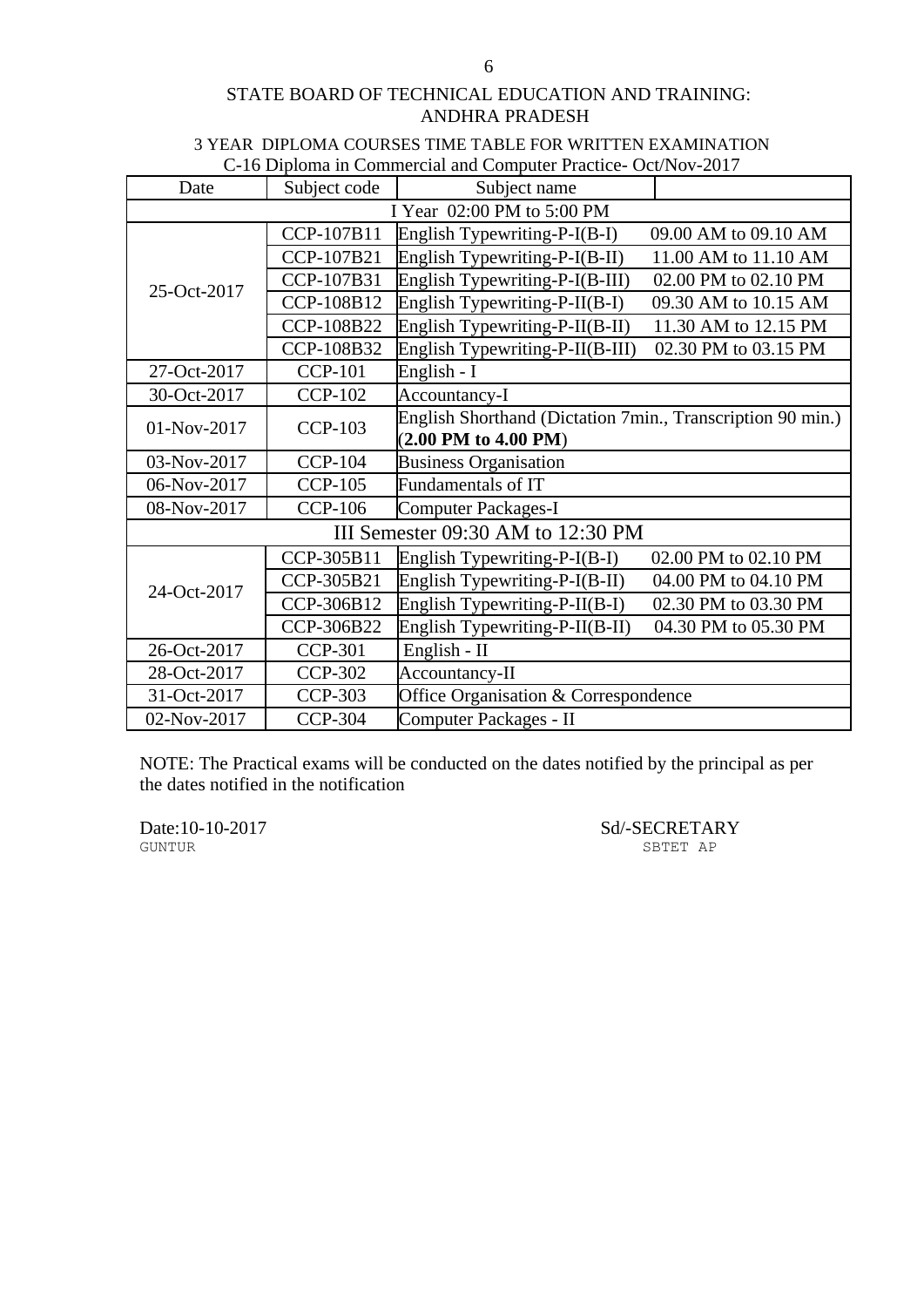# Date Subject code Subject name I Year 02:00 PM to 5:00 PM  $25-Oct-2017$  CH-101 English (Common with A-101) 27-Oct-2017 CH-102 Engineering Mathematics - I (Common with A-102) 30-Oct-2017 CH-103 Engineering Physics (Common with A-103) 01-Nov-2017 CH-104 Inorganic Chemistry (Common with PCT-104) 03-Nov-2017 CH-107 Engineering Drawing (Common with A-107) 06-Nov-2017 CH-105 General Mechanical Engineering (Common with PCT-105) 08-Nov-2017 CH-106 Materials Technology (Common with PCT-106) III Semester 09:30 AM to 12:30 PM 24-Oct-2017 CH-301 Engineering Mathematics-II (Common with A -301) 26-Oct-2017 CH-302 Electrical Technology (Common with PCT -302) 28-Oct-2017 CH-303 Fluid Mechanics (Common with PET -303) 31-Oct-2017 CH-304 Organic and Physical Chemistry (Common with PCT -304) 02-Nov-2017 CH-305 Mass and Energy Balance

## 3½ YEAR SANDWICH DIPLOMA COURSES TIME TABLE FOR WRITTEN EXAMINATION C-16 Diploma in Chemical Engineering- Oct/Nov-2017

NOTE: The Practical exams will be conducted on the dates notified by the principal as per the dates notified in the notification

GUNTUR SBTET AP

Date:10-10-2017 Sd/-SECRETARY SHEER AP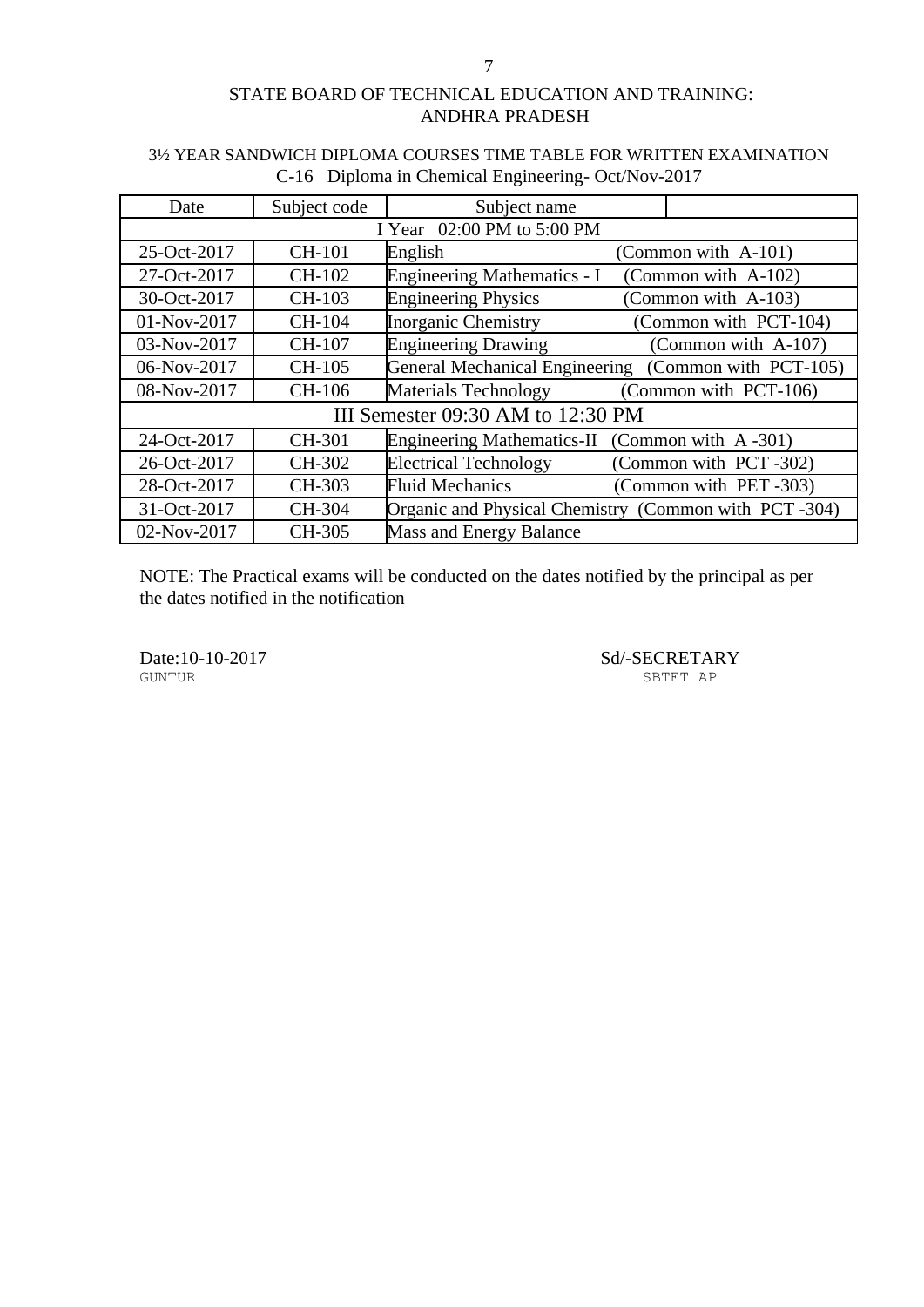## 3½ YEAR SANDWICH DIPLOMA COURSES TIME TABLE FOR WRITTEN EXAMINATION C-16 Diploma in Chemical Engineering (Oil Technology) - Oct/Nov-2017

| Date                              | Subject code    | Subject name                                          |  |
|-----------------------------------|-----------------|-------------------------------------------------------|--|
| I Year 02:00 PM to 5:00 PM        |                 |                                                       |  |
| 25-Oct-2017                       | <b>CHOT-104</b> | Engineering Chemistry & Environmental Studies         |  |
|                                   |                 | (Common with M/RAC-104)                               |  |
| 27-Oct-2017                       | <b>CHOT-103</b> | <b>Engineering Physics</b><br>(Common with M/RAC-103) |  |
| 30-Oct-2017                       | <b>CHOT-106</b> | <b>Materials Technology</b>                           |  |
| 01-Nov-2017                       | <b>CHOT-107</b> | <b>Engineering Drawing</b><br>(Common with M/RAC-107) |  |
| 03-Nov-2017                       | <b>CHOT-102</b> | Engineering Mathematics - I (Common with M/RAC-102)   |  |
| 06-Nov-2017                       | <b>CHOT-101</b> | English<br>(Common with M/RAC-101)                    |  |
| 08-Nov-2017                       | <b>CHOT-105</b> | Introduction to Chemical Engineering                  |  |
| III Semester 09:30 AM to 12:30 PM |                 |                                                       |  |
| 24-Oct-2017                       | <b>CHOT-305</b> | Mass and Energy Balance                               |  |
| 26-Oct-2017                       | <b>CHOT-303</b> | Physical, Organic and Oil Chemistry                   |  |
| 28-Oct-2017                       | <b>CHOT-302</b> | <b>Electrical Technology</b>                          |  |
| 31-Oct-2017                       | <b>CHOT-304</b> | Unit operation -1                                     |  |
| 02-Nov-2017                       | <b>CHOT-301</b> | Engineering Mathematics-II (Common with M-301)        |  |

NOTE: The Practical exams will be conducted on the dates notified by the principal as per the dates notified in the notification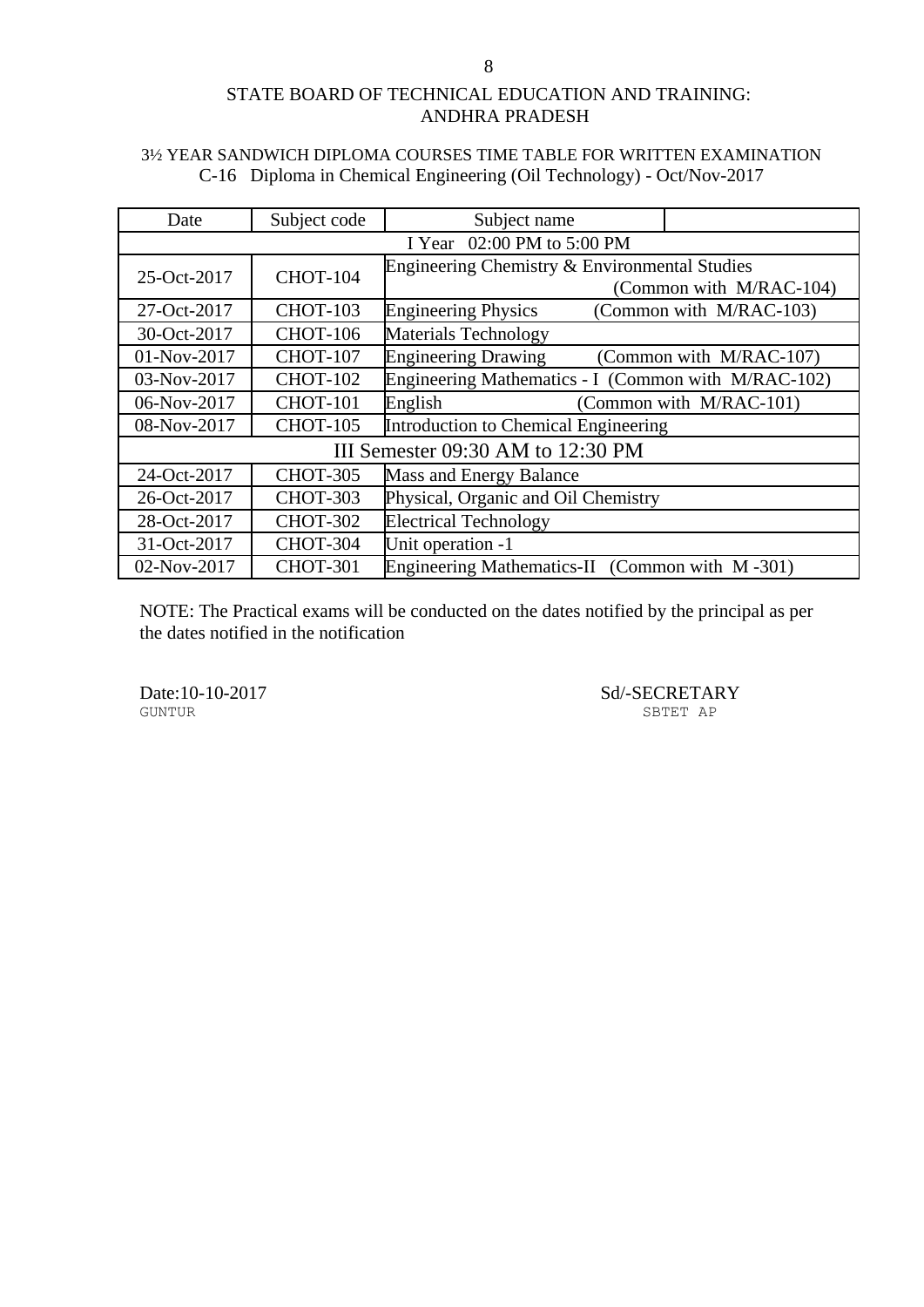#### 3½ YEAR SANDWICH DIPLOMA COURSES TIME TABLE FOR WRITTEN EXAMINATION

| Date        | Subject code    | Subject name                                                                     |                          |
|-------------|-----------------|----------------------------------------------------------------------------------|--------------------------|
|             |                 | I Year 02:00 PM to 5:00 PM                                                       |                          |
| 25-Oct-2017 | <b>CHPC-102</b> | Engineering Mathematics - I (Common with EC/PET-102)                             |                          |
| 27-Oct-2017 | <b>CHPC-107</b> | Engineering Drawing (Common with EC/PET -107)                                    |                          |
| 30-Oct-2017 | <b>CHPC-104</b> | Engineering Chemistry & Environmental Studies (Common with<br><b>EC/PET-104)</b> |                          |
| 01-Nov-2017 | <b>CHPC-101</b> | English                                                                          | (Common with EC/PET-101) |
| 03-Nov-2017 | <b>CHPC-103</b> | <b>Engineering Physics</b>                                                       | (Common with EC/PET-103) |
| 06-Nov-2017 | <b>CHPC-105</b> | Introduction to Chemical and Petroleum Engineering                               |                          |
| 08-Nov-2017 | <b>CHPC-106</b> | <b>Materials Technology</b>                                                      |                          |
|             |                 | III Semester 09:30 AM to 12:30 PM                                                |                          |
| 24-Oct-2017 | <b>CHPC-302</b> | <b>Electrical Technology</b>                                                     |                          |
| 26-Oct-2017 | <b>CHPC-303</b> | Physical, Organic and Petroleum Chemistry                                        |                          |
| 28-Oct-2017 | <b>CHPC-301</b> | Engineering Mathematics-II (Common with EC-301)                                  |                          |
| 31-Oct-2017 | <b>CHPC-305</b> | <b>Mass and Energy Balance</b>                                                   |                          |
| 02-Nov-2017 | <b>CHPC-304</b> | Unit operation -1                                                                |                          |

C-16 Diploma in Chemical Engineering (Petro chemicals) - Oct/Nov-2017

NOTE: The Practical exams will be conducted on the dates notified by the principal as per the dates notified in the notification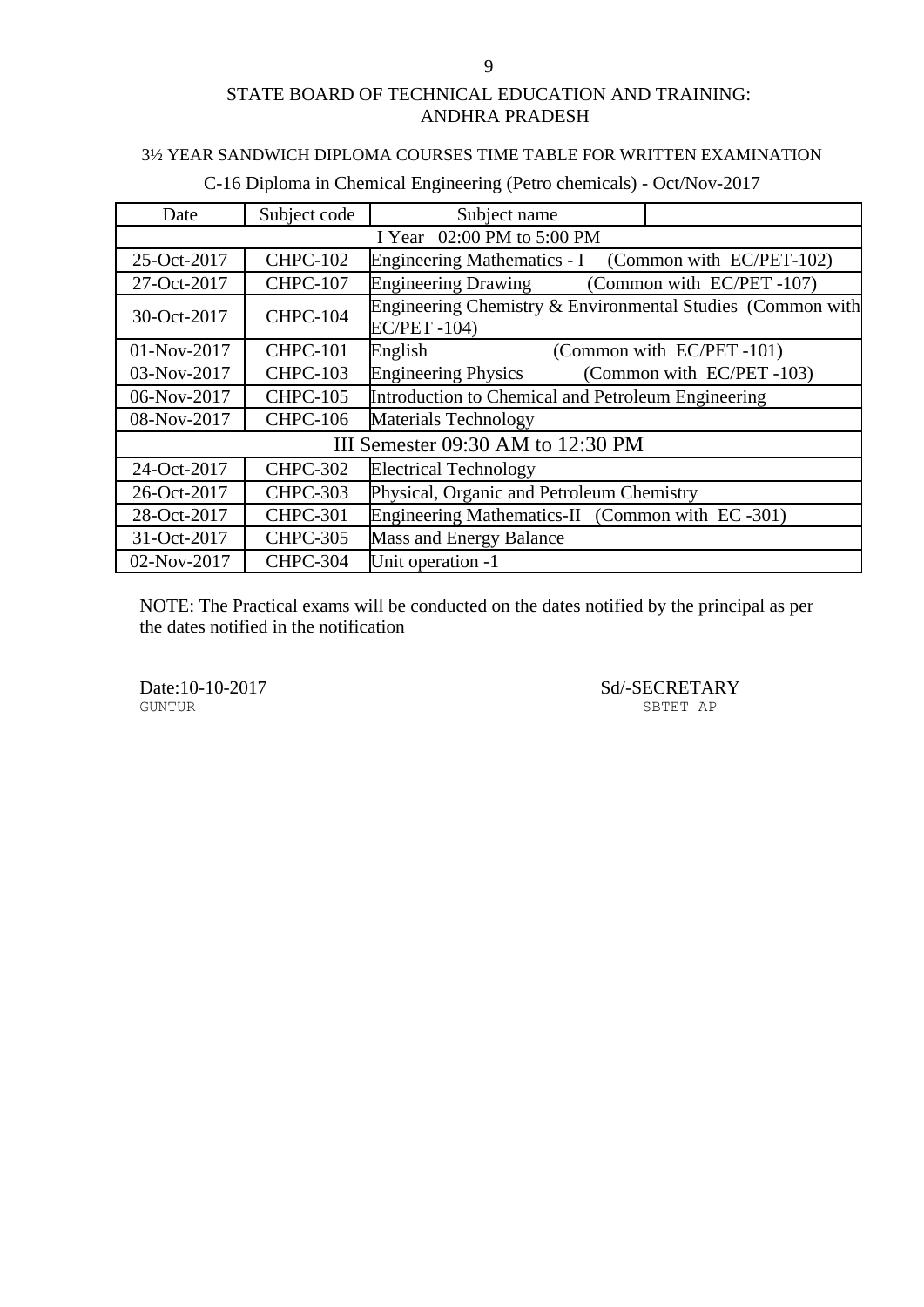## 3½ YEAR SANDWICH DIPLOMA COURSES TIME TABLE FOR WRITTEN EXAMINATION

| Date                              | Subject code               | Subject name                                    |  |                      |
|-----------------------------------|----------------------------|-------------------------------------------------|--|----------------------|
|                                   | I Year 02:00 PM to 5:00 PM |                                                 |  |                      |
| 25-Oct-2017                       | <b>CHPP-103</b>            | <b>Engineering Physics</b>                      |  | (Common with EE-103) |
| 27-Oct-2017                       | <b>CHPP-104</b>            | Engineering Chemistry & Environmental Studies   |  |                      |
|                                   |                            |                                                 |  | (Common with EE-104) |
| 30-Oct-2017                       | <b>CHPP-107</b>            | <b>Engineering Drawing</b>                      |  | (Common with EE-107) |
| 01-Nov-2017                       | <b>CHPP-102</b>            | Engineering Mathematics - I                     |  | (Common with EE-102) |
| 03-Nov-2017                       | <b>CHPP-101</b>            | English                                         |  | (Common with EE-101) |
| 06-Nov-2017                       | <b>CHPP-106</b>            | <b>Materials Technology</b>                     |  |                      |
| 08-Nov-2017                       | <b>CHPP-105</b>            | Basic Chemical and Polymer Engineering          |  |                      |
| III Semester 09:30 AM to 12:30 PM |                            |                                                 |  |                      |
| 24-Oct-2017                       | <b>CHPP-304</b>            | <b>Unit Operations-I</b>                        |  |                      |
| 26-Oct-2017                       | <b>CHPP-305</b>            | <b>Mass and Energy Balance</b>                  |  |                      |
| 28-Oct-2017                       | <b>CHPP-302</b>            | <b>Electrical Technology</b>                    |  |                      |
| 31-Oct-2017                       | <b>CHPP-301</b>            | Engineering Mathematics-II (Common with EE-301) |  |                      |
| 02-Nov-2017                       | <b>CHPP-303</b>            | Physical, Organic and Polymer<br>Chemistry      |  |                      |

C-16 Diploma in Chemical Engineering (Plastics & Polymers)- Mar/Apr-2017

NOTE: The Practical exams will be conducted on the dates notified by the principal as per the dates notified in the notification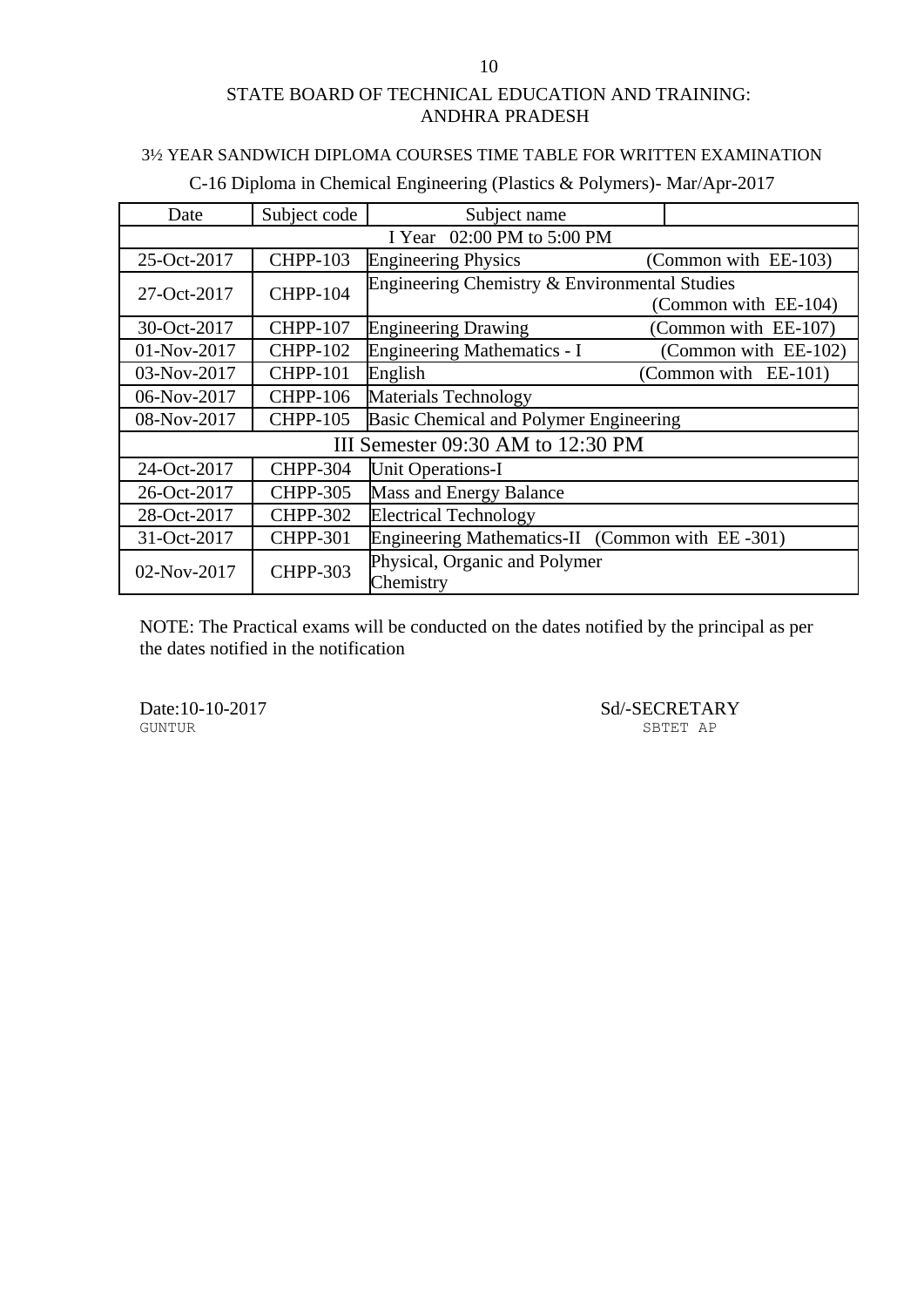## 3 YEAR DIPLOMA COURSES TIME TABLE FOR WRITTEN EXAMINATION

| Date        | Subject code                      | Subject name                                   |                     |
|-------------|-----------------------------------|------------------------------------------------|---------------------|
|             |                                   | I Year 02:00 PM to 5:00 PM                     |                     |
| 25-Oct-2017 | <b>CHST-101</b>                   | English                                        | (Common with A-101) |
| 27-Oct-2017 | <b>CHST-102</b>                   | Engineering Mathematics - I                    | (Common with A-102) |
| 30-Oct-2017 | <b>CHST-103</b>                   | <b>Engineering Physics</b>                     | (Common with A-103) |
| 01-Nov-2017 | <b>CHST-104</b>                   | Engineering Chemistry & Environmental Studies  |                     |
|             |                                   |                                                | (Common with A-104) |
| 03-Nov-2017 | <b>CHST-107</b>                   | <b>Engineering Drawing</b>                     | (Common with A-107) |
| 06-Nov-2017 | <b>CHST-105</b>                   | <b>General Mechanical Engineering</b>          |                     |
| 08-Nov-2017 | <b>CHST-106</b>                   | Sugar production Technology                    |                     |
|             | III Semester 09:30 AM to 12:30 PM |                                                |                     |
| 24-Oct-2017 | <b>CHST-301</b>                   | Engineering Mathematics-II (Common with A-301) |                     |
| 26-Oct-2017 | <b>CHST-302</b>                   | Chemistry-II                                   |                     |
| 28-Oct-2017 | <b>CHST-303</b>                   | <b>General Chemical Technology</b>             |                     |
| 31-Oct-2017 | <b>CHST-304</b>                   | Mass & Energy Balances                         |                     |
| 02-Nov-2017 | <b>CHST-305</b>                   | Fluid Mechanics & Heat Transfer                |                     |

C-16 Diploma in Chemical Engineering (Sugar Technology) - Oct/Nov-2017

NOTE: The Practical exams will be conducted on the dates notified by the principal as per the dates notified in the notification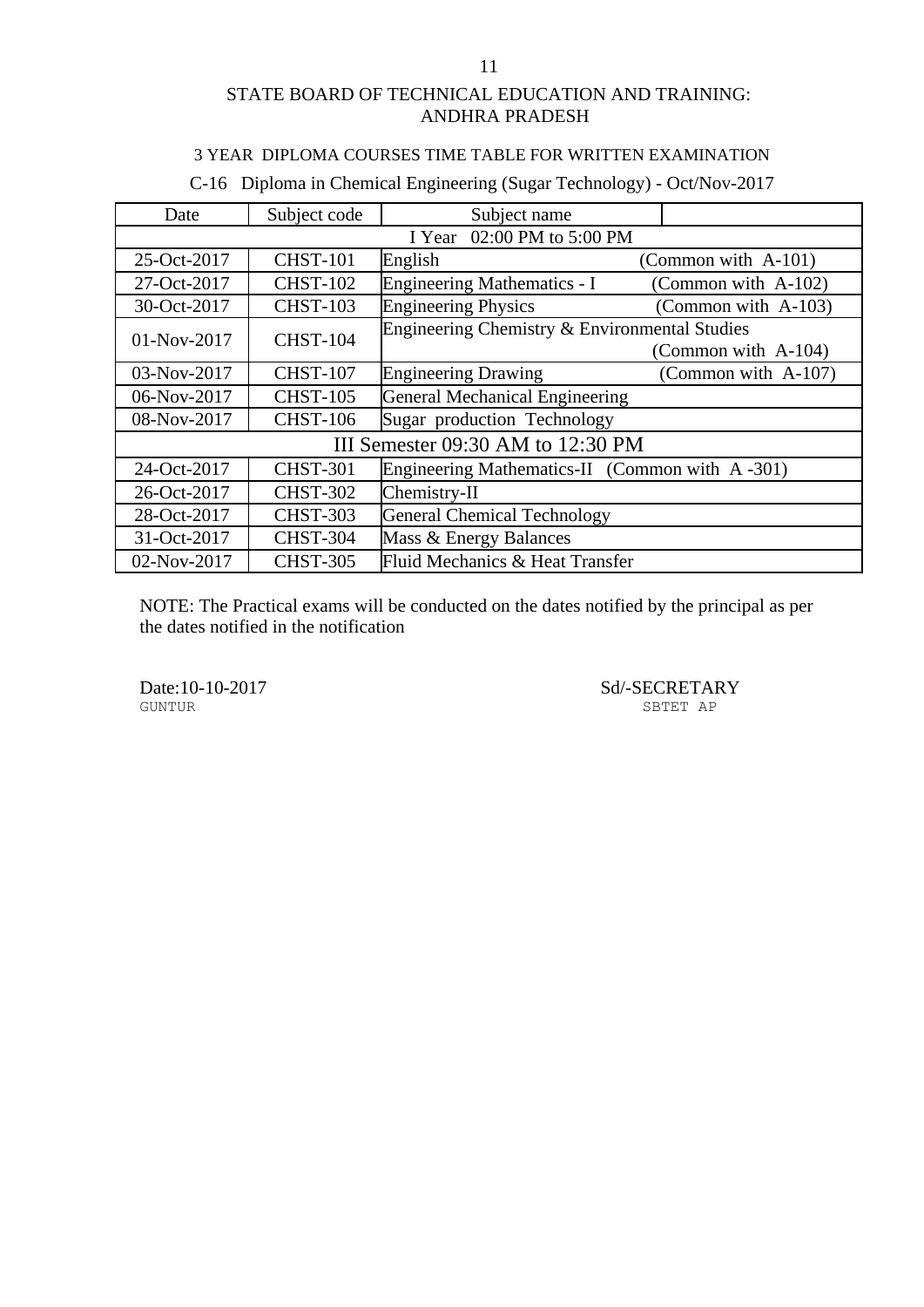## 3 YEAR DIPLOMA COURSES TIME TABLE FOR WRITTEN EXAMINATION

| Date                              | Subject code               | Subject name                                                            |                          |  |
|-----------------------------------|----------------------------|-------------------------------------------------------------------------|--------------------------|--|
|                                   | I Year 02:00 PM to 5:00 PM |                                                                         |                          |  |
| 25-Oct-2017                       | CM-107                     | <b>Engineering Drawing</b>                                              | (Common with C-107)      |  |
| 27-Oct-2017                       | <b>CM-101</b>              | English                                                                 | (Common with C-101)      |  |
| 30-Oct-2017                       | CM-102                     | <b>Engineering Mathematics - I</b>                                      | (Common with C-102)      |  |
| 01-Nov-2017                       | CM-103                     | <b>Engineering Physics</b>                                              | (Common with C-103)      |  |
| 03-Nov-2017                       | $CM-104$                   | Engineering Chemistry & Environmental Studies (Common<br>with $C-104$ ) |                          |  |
| 06-Nov-2017                       | CM-105                     | <b>Basics of Computer Engineering</b>                                   |                          |  |
| 08-Nov-2017                       | CM-106                     | Programming in C                                                        | (Common with IT-106)     |  |
| III Semester 09:30 AM to 12:30 PM |                            |                                                                         |                          |  |
| 24-Oct-2017                       | CM-302                     | Digital Electronics & Computer Architecture (Common with IT<br>$-302)$  |                          |  |
| 26-Oct-2017                       | CM-301                     | <b>Engineering Mathematics-II</b>                                       | (Common with $C - 301$ ) |  |
| 28-Oct-2017                       | CM-303                     | <b>Operating Systems</b>                                                |                          |  |
| 31-Oct-2017                       | CM-304                     | Data Structures through C                                               | (Common with IT-304)     |  |
| 02-Nov-2017                       | CM-305                     | <b>DBMS</b>                                                             | (Common with IT-305)     |  |

## C-16 Diploma in Computer Engineering - Oct/Nov-2017

NOTE: The Practical exams will be conducted on the dates notified by the principal as per the dates notified in the notification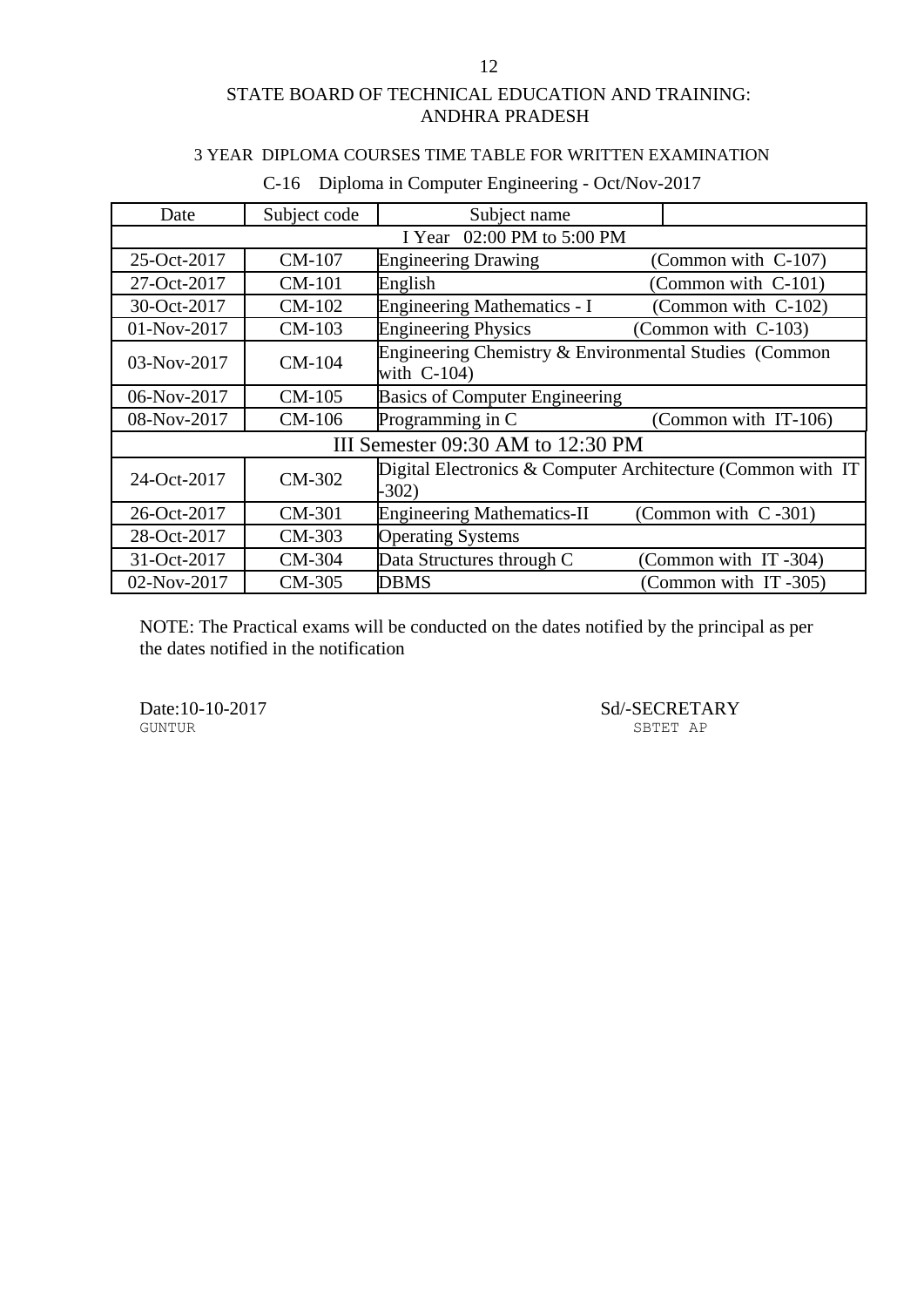#### 3 YEAR DIPLOMA COURSES TIME TABLE FOR WRITTEN EXAMINATION

| Date                              | Subject code  | Subject name                                                            |
|-----------------------------------|---------------|-------------------------------------------------------------------------|
| I Year 02:00 PM to 5:00 PM        |               |                                                                         |
| 25-Oct-2017                       | $EC-102$      | (Common with CHPC-102)<br><b>Engineering Mathematics - I</b>            |
| 27-Oct-2017                       | <b>EC-107</b> | <b>Engineering Drawing</b><br>(Common with CHPC-107)                    |
| 30-Oct-2017                       | <b>EC-104</b> | Engineering Chemistry & Environmental Studies<br>(Common with CHPC-104) |
| 01-Nov-2017                       | <b>EC-101</b> | (Common with CHPC-101)<br>English                                       |
| 03-Nov-2017                       | $EC-103$      | (Common with CHPC-103)<br><b>Engineering Physics</b>                    |
| 06-Nov-2017                       | $EC-105$      | Electronic Devices & Power Supplies                                     |
| 08-Nov-2017                       | $EC-106$      | <b>Elements of Electrical Engineering</b>                               |
| III Semester 09:30 AM to 12:30 PM |               |                                                                         |
| 24-Oct-2017                       | EC-302        | <b>Electronic Circuits</b>                                              |
| 26-Oct-2017                       | EC-303        | <b>Digital Electronics</b>                                              |
| 28-Oct-2017                       | EC-301        | Engineering Mathematics-II (Common with CHPC -301)                      |
| 31-Oct-2017                       | <b>EC-304</b> | Analog and Digital Communication Systems                                |
| 02-Nov-2017                       | EC-305        | <b>Network Analysis</b>                                                 |

## C-16 Diploma in Electronics and Communication Engineering - Mar/Apr-2017

NOTE: The Practical exams will be conducted on the dates notified by the principal as per the dates notified in the notification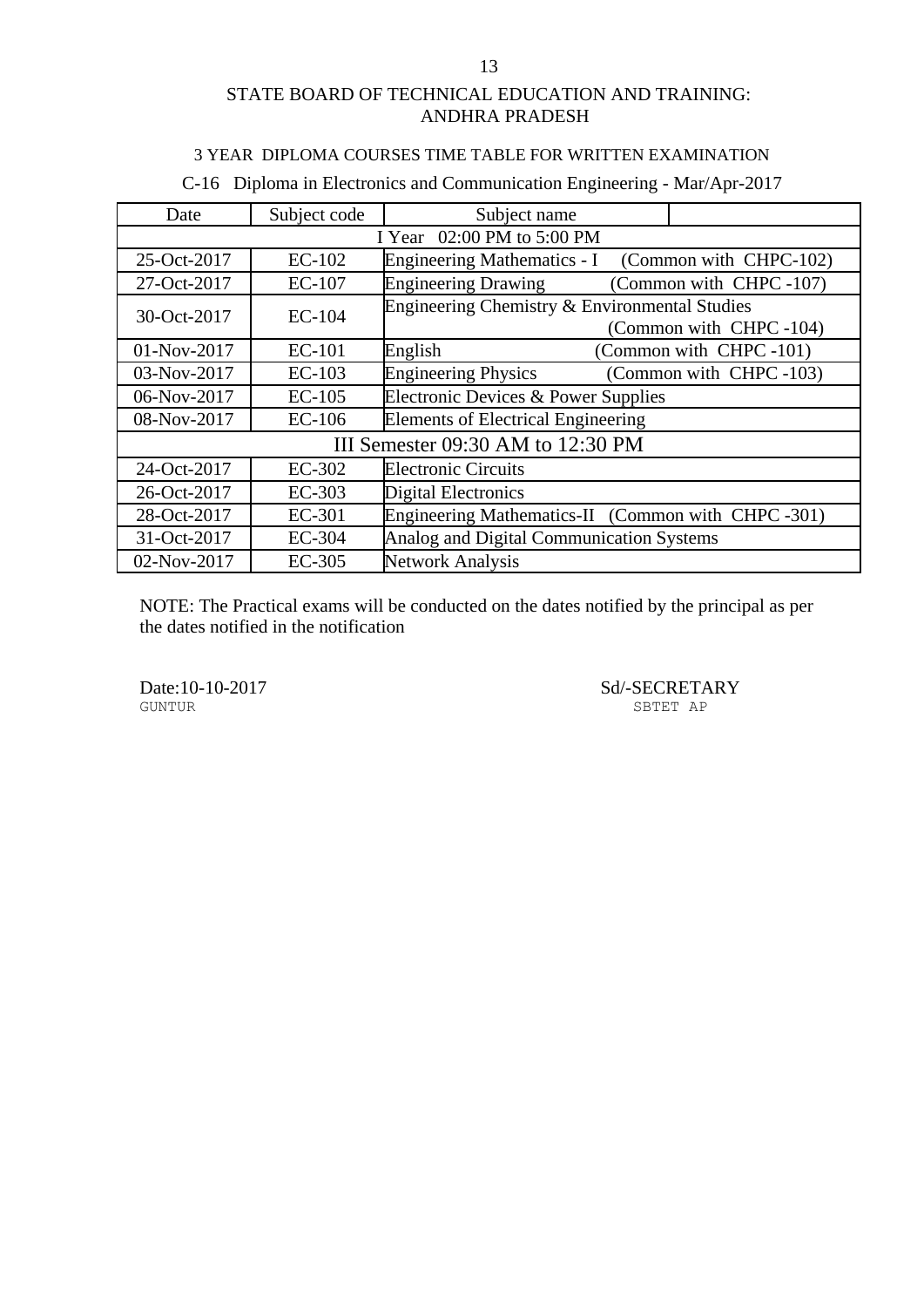## 3 YEAR DIPLOMA COURSES TIME TABLE FOR WRITTEN EXAMINATION

| Date        | Subject code               | Subject name                                                            |  |  |  |
|-------------|----------------------------|-------------------------------------------------------------------------|--|--|--|
|             | I Year 02:00 PM to 5:00 PM |                                                                         |  |  |  |
| 25-Oct-2017 | EE-103                     | <b>Engineering Physics</b><br>(Common with CHPP-103)                    |  |  |  |
| 27-Oct-2017 | EE-104                     | Engineering Chemistry & Environmental Studies<br>(Common with CHPP-104) |  |  |  |
| 30-Oct-2017 | EE-107                     | (Common with CHPP-107)<br><b>Engineering Drawing</b>                    |  |  |  |
| 01-Nov-2017 | EE-102                     | Engineering Mathematics - I (Common with CHPP-102)                      |  |  |  |
| 03-Nov-2017 | EE-101                     | (Common with CHPP-101)<br>English                                       |  |  |  |
| 06-Nov-2017 | EE-106                     | <b>Basic Electrical Engineering</b>                                     |  |  |  |
| 08-Nov-2017 | EE-105                     | <b>Electrical Engineering Materials</b>                                 |  |  |  |
|             |                            | III Semester 09:30 AM to 12:30 PM                                       |  |  |  |
| 24-Oct-2017 | EE-304                     | <b>General Mechanical Engineering</b>                                   |  |  |  |
| 26-Oct-2017 | EE-302                     | D.C. Machines & Measuring Instruments                                   |  |  |  |
| 28-Oct-2017 | EE-303                     | <b>Electrical Circuits</b>                                              |  |  |  |
| 31-Oct-2017 | EE-301                     | Engineering Mathematics-II (Common with CHPP -301)                      |  |  |  |
| 02-Nov-2017 | EE-305                     | Electronics Engineering -I                                              |  |  |  |

## C-16 Diploma in Electrical & Electronics Engineering - Oct/Nov-2017

NOTE: The Practical exams will be conducted on the dates notified by the principal as per the dates notified in the notification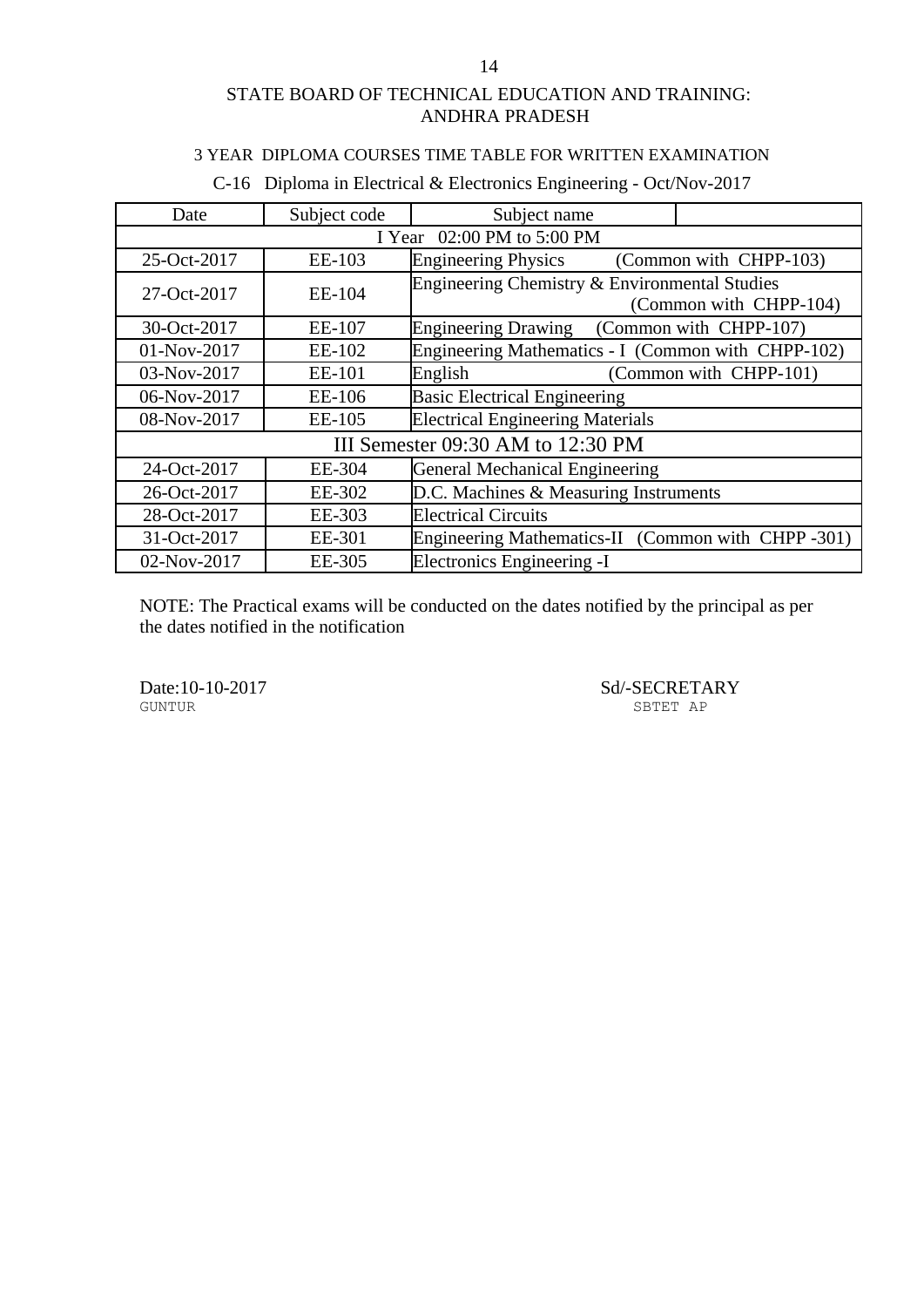#### 3 YEAR DIPLOMA COURSES TIME TABLE FOR WRITTEN EXAMINATION

| I Year 02:00 PM to 5:00 PM        |        |                                             |  |
|-----------------------------------|--------|---------------------------------------------|--|
| 25-Oct-2017                       | GT-101 | (Common with A-101)<br>English              |  |
| 27-Oct-2017                       | GT-102 | Textile Chemistry & Environmental Studies   |  |
| 30-Oct-2017                       | GT-103 | <b>Textile Science</b>                      |  |
| 01-Nov-2017                       | GT-104 | <b>Fundamentals of Garment Construction</b> |  |
| 03-Nov-2017                       | GT-105 | <b>Care of Textiles</b>                     |  |
| III Semester 09:30 AM to 12:30 PM |        |                                             |  |
| 24-Oct-2017                       | GT-301 | Principles of Fashion                       |  |
| 26-Oct-2017                       | GT-302 | Technology of Textile Dyeing                |  |
| 28-Oct-2017                       | GT-303 | Principles of Product Development           |  |
| 31-Oct-2017                       | GT-304 | <b>Study of Apparel Industry</b>            |  |

## C-16 Diploma in Garment Technology - Oct/Nov-2017

NOTE: The Practical exams will be conducted on the dates notified by the principal as per the dates notified in the notification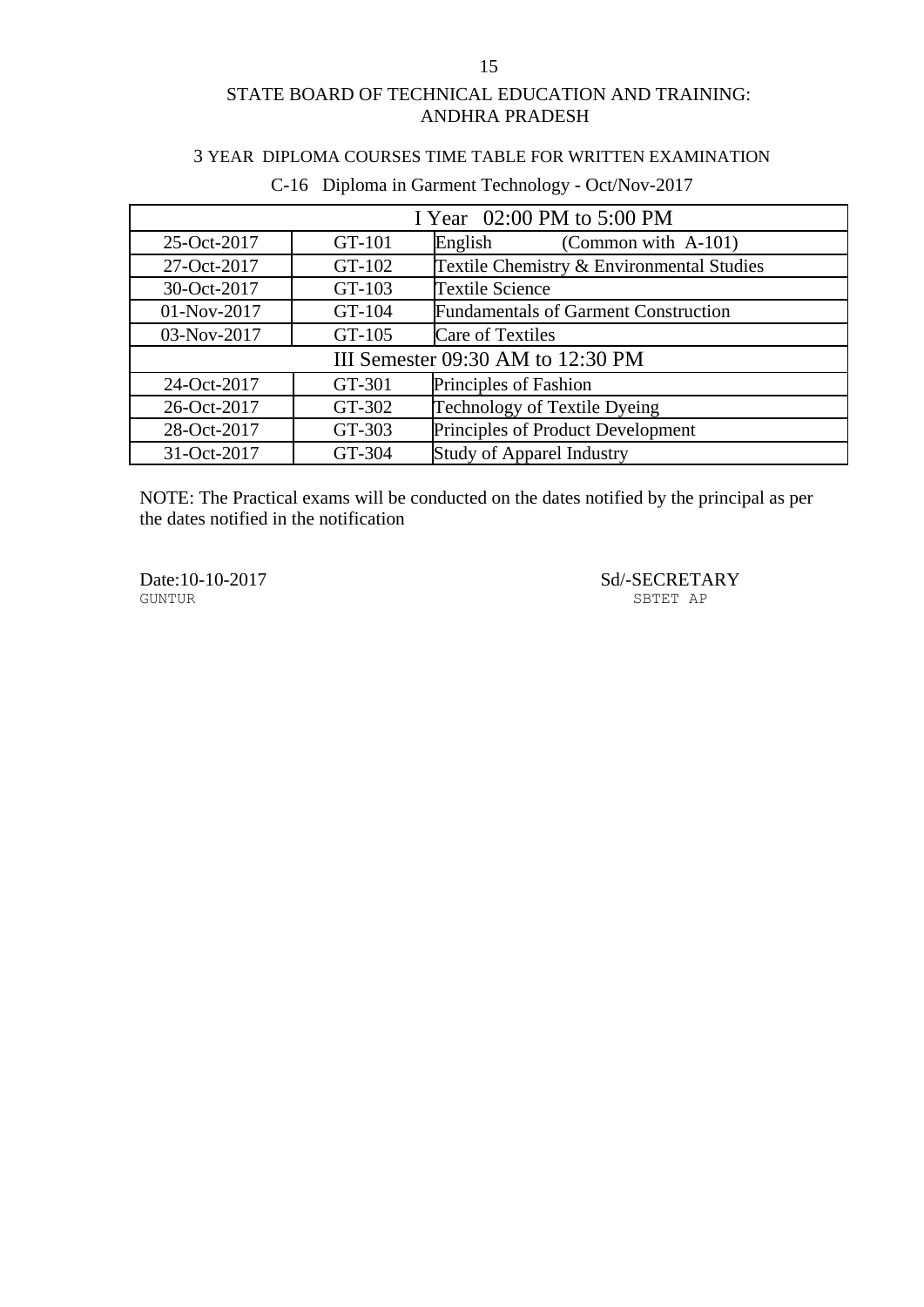#### 3 YEAR DIPLOMA COURSES TIME TABLE FOR WRITTEN EXAMINATION

# C-16 Diploma in Hotel Management and Catering Technology- Oct/Nov-2017

| Date        | Subject code                      | Subject name                              |  |  |  |
|-------------|-----------------------------------|-------------------------------------------|--|--|--|
|             |                                   | I Year 02:00 PM to 5:00 PM                |  |  |  |
| 25-Oct-2017 | <b>HMCT-101</b>                   | Food Production                           |  |  |  |
| 27-Oct-2017 | <b>HMCT-102</b>                   | Food & Beverage Service                   |  |  |  |
| 30-Oct-2017 | <b>HMCT-103</b>                   | <b>Front Office Operations</b>            |  |  |  |
| 01-Nov-2017 | <b>HMCT-104</b>                   | Accommodation operations                  |  |  |  |
| 03-Nov-2017 | <b>HMCT-105</b>                   | Nutrition and Hygiene                     |  |  |  |
|             | III Semester 09:30 AM to 12:30 PM |                                           |  |  |  |
| 24-Oct-2017 | <b>HMCT-301</b>                   | <b>Regional Cookery</b>                   |  |  |  |
| 26-Oct-2017 | <b>HMCT-302</b>                   | Food & Beverage Service – Wines & Spirits |  |  |  |
| 28-Oct-2017 | HMCT-303                          | Front Office Management                   |  |  |  |
| 31-Oct-2017 | HMCT-304                          | House-keeping Operations                  |  |  |  |
| 02-Nov-2017 | <b>HMCT-305</b>                   | <b>Hotel Accounts</b>                     |  |  |  |

NOTE: The Practical exams will be conducted on the dates notified by the principal as per the dates notified in the notification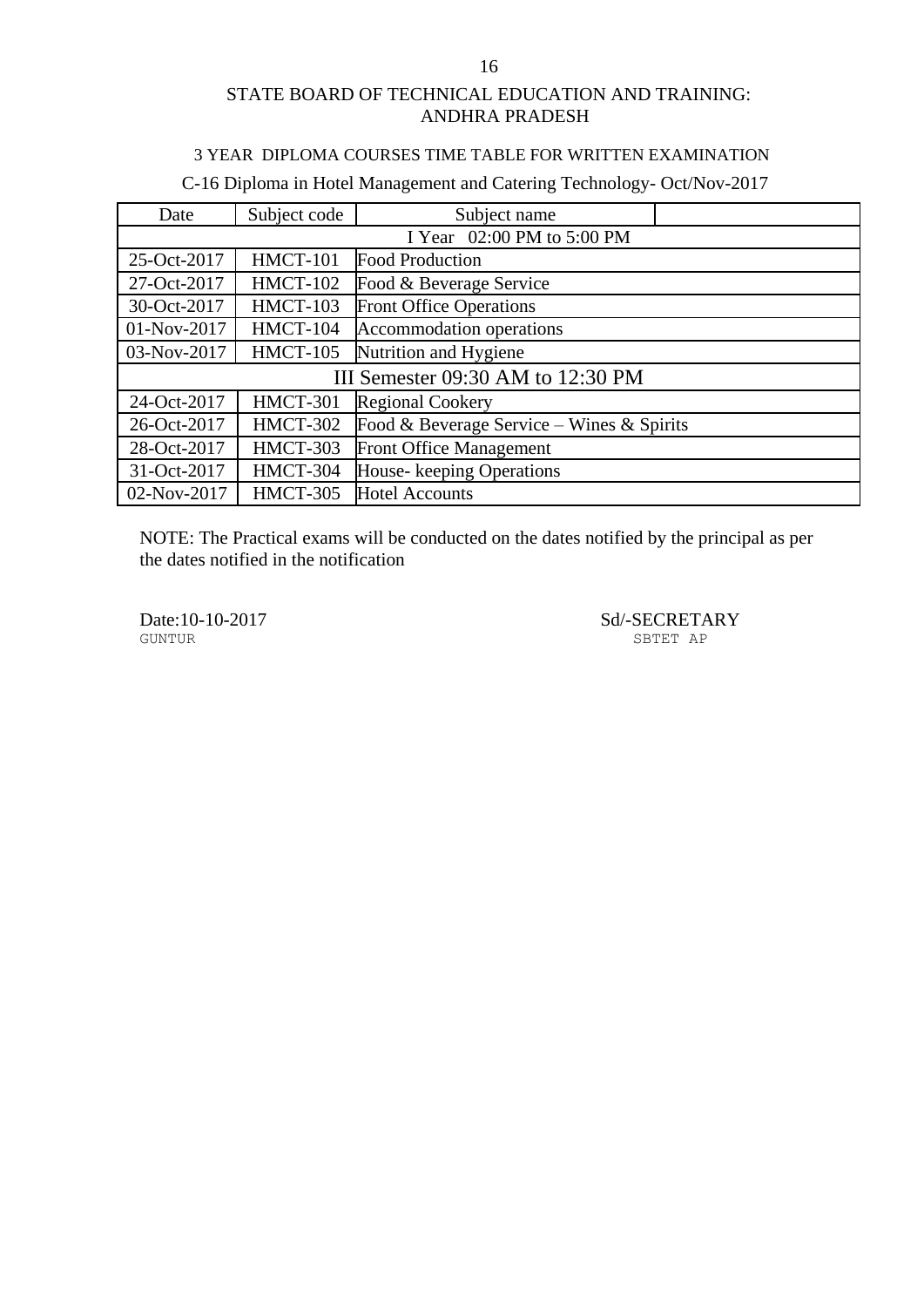## 3 YEAR DIPLOMA COURSES TIME TABLE FOR WRITTEN EXAMINATION

| Date                              | Subject code               | Subject name                                                           |                      |  |  |
|-----------------------------------|----------------------------|------------------------------------------------------------------------|----------------------|--|--|
|                                   | I Year 02:00 PM to 5:00 PM |                                                                        |                      |  |  |
| 25-Oct-2017                       | $IT-101$                   | English                                                                | (Common with A-101)  |  |  |
| 27-Oct-2017                       | $IT-102$                   | <b>Engineering Mathematics - I</b>                                     | (Common with A-102)  |  |  |
| 30-Oct-2017                       | $IT-103$                   | <b>Engineering Physics</b>                                             | (Common with A-103)  |  |  |
| $01-Nov-2017$                     | $IT-104$                   | Engineering Chemistry & Environmental Studies (Common with<br>$A-104)$ |                      |  |  |
| 03-Nov-2017                       | $IT-107$                   | <b>Engineering Drawing</b>                                             | (Common with A-107)  |  |  |
| 06-Nov-2017                       | $IT-105$                   | <b>Basics of Information Technology</b>                                |                      |  |  |
| 08-Nov-2017                       | $IT-106$                   | Programming In "C"                                                     | (Common with CM-106) |  |  |
| III Semester 09:30 AM to 12:30 PM |                            |                                                                        |                      |  |  |
| 24-Oct-2017                       | $IT-302$                   | Digital Electronics & Computer Architecture (Common with<br>$CM - 302$ |                      |  |  |
| 26-Oct-2017                       | $IT-301$                   | Engineering Mathematics-II (Common with C-301)                         |                      |  |  |
| 28-Oct-2017                       | $IT-303$                   | <b>Multimedia Basics</b>                                               |                      |  |  |
| 31-Oct-2017                       | $IT-304$                   | Data Structures through C (Common with CM-304)                         |                      |  |  |
| 02-Nov-2017                       | $IT-305$                   | <b>DBMS</b><br>(Common with CM-305)                                    |                      |  |  |

## C-16 Diploma in Information Technology - Oct/Nov-2017

NOTE: The Practical exams will be conducted on the dates notified by the principal as per the dates notified in the notification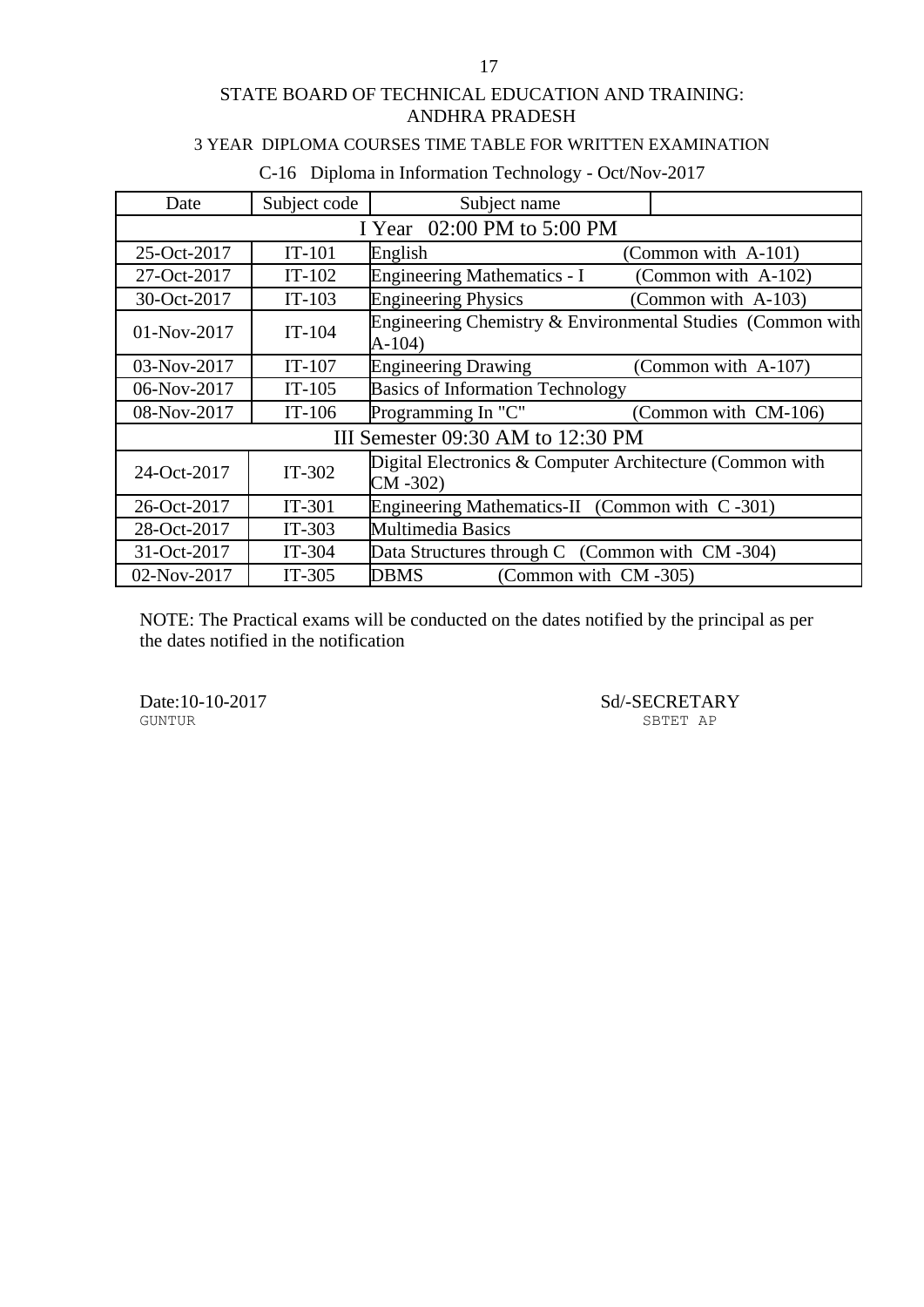## 3 YEAR DIPLOMA COURSES TIME TABLE FOR WRITTEN EXAMINATION

| Date                              | Subject code               | Subject name                                           |                            |  |  |
|-----------------------------------|----------------------------|--------------------------------------------------------|----------------------------|--|--|
|                                   | I Year 02:00 PM to 5:00 PM |                                                        |                            |  |  |
| 25-Oct-2017                       | $M-104$                    | Engineering Chemistry & Environmental Studies          | (Common with CHOT-RAC-104) |  |  |
| 27-Oct-2017                       | $M-103$                    | <b>Engineering Physics</b>                             | (Common with CHOT-RAC-103) |  |  |
| 30-Oct-2017                       | $M-105$                    | <b>Engineering Mechanics</b>                           |                            |  |  |
| 01-Nov-2017                       | $M-107$                    | <b>Engineering Drawing</b>                             | (Common with CHOT-RAC-107) |  |  |
| 03-Nov-2017                       | $M-102$                    | Engineering Mathematics - I (Common with CHOT-RAC-102) |                            |  |  |
| 06-Nov-2017                       | $M-101$                    | English                                                | (Common with CHOT-RAC-101) |  |  |
| 08-Nov-2017                       | $M-106$                    | Workshop Technology                                    | (Common with RAC-106)      |  |  |
| III Semester 09:30 AM to 12:30 PM |                            |                                                        |                            |  |  |
| 24-Oct-2017                       | M-302                      | <b>Strength of Materials</b>                           |                            |  |  |
| 26-Oct-2017                       | M-306                      | <b>Machine Drawing</b>                                 |                            |  |  |
| 28-Oct-2017                       | M-303                      | Thermal Engineering-I                                  |                            |  |  |
| 31-Oct-2017                       | M-304                      | Production Technology-I                                |                            |  |  |
| 02-Nov-2017                       | M-301                      | Engineering Mathematics-II (Common with RAC-301)       |                            |  |  |
| 04-Nov-2017                       | M-305                      | Basic Electrical Engineering & Electronics             |                            |  |  |

# C-16 Diploma in Mechanical Engineering - Oct/Nov-2017

NOTE: The Practical exams will be conducted on the dates notified by the principal as per the dates notified in the notification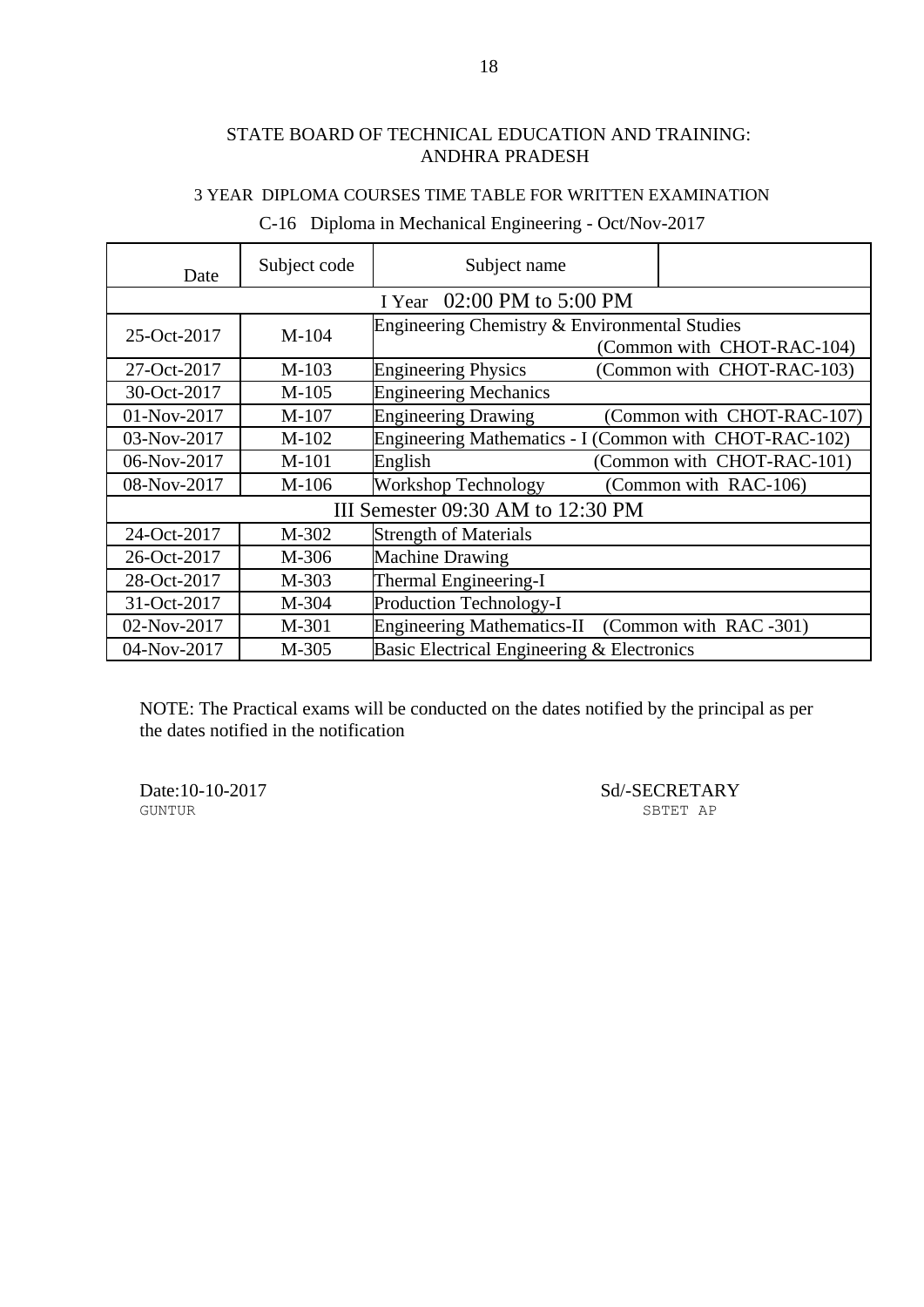## 3 ½ YEAR SANDWICH DIPLOMA COURSES TIME TABLE FOR WRITTEN EXAMINATION

| Date                              | Subject code               | Subject name                                   |                     |  |  |
|-----------------------------------|----------------------------|------------------------------------------------|---------------------|--|--|
|                                   | I Year 02:00 PM to 5:00 PM |                                                |                     |  |  |
| 25-Oct-2017                       | <b>MET-101</b>             | English                                        | (Common with A-101) |  |  |
| 27-Oct-2017                       | <b>MET-102</b>             | <b>Engineering Mathematics - I</b>             | (Common with A-102) |  |  |
| 30-Oct-2017                       | <b>MET-103</b>             | <b>Engineering Physics</b>                     | (Common with A-103) |  |  |
| 01-Nov-2017                       | <b>MET-104</b>             | Engineering Chemistry & Environmental Studies  | (Common with A-104) |  |  |
| 03-Nov-2017                       | <b>MET-107</b>             | <b>Engineering Drawing</b>                     | (Common with A-107) |  |  |
| 06-Nov-2017                       | <b>MET-105</b>             | <b>Mineral Processing Technology</b>           |                     |  |  |
| 08-Nov-2017                       | <b>MET-106</b>             | <b>Elements of Metallurgical Engineering</b>   |                     |  |  |
| III Semester 09:30 AM to 12:30 PM |                            |                                                |                     |  |  |
| 24-Oct-2017                       | <b>MET-301</b>             | Engineering Mathematics-II (Common with A-301) |                     |  |  |
| 26-Oct-2017                       | <b>MET-302</b>             | <b>Electrical Technology</b>                   |                     |  |  |
| 28-Oct-2017                       | <b>MET-303</b>             | Fuels, Refractories & Pyrometry                |                     |  |  |
| 31-Oct-2017                       | <b>MET-304</b>             | Physical metallurgy                            |                     |  |  |
| 02-Nov-2017                       | <b>MET-305</b>             | <b>Iron Making</b>                             |                     |  |  |
| 04-Nov-2017                       | <b>MET-306</b>             | <b>Machine Drawing</b>                         |                     |  |  |

## C-16 Diploma in Metallurgical Engineering - Oct/Nov-2017

NOTE: The Practical exams will be conducted on the dates notified by the principal as per the dates notified in the notification

GUNTUR SBTET AP

Date:10-10-2017 Sd/-SECRETARY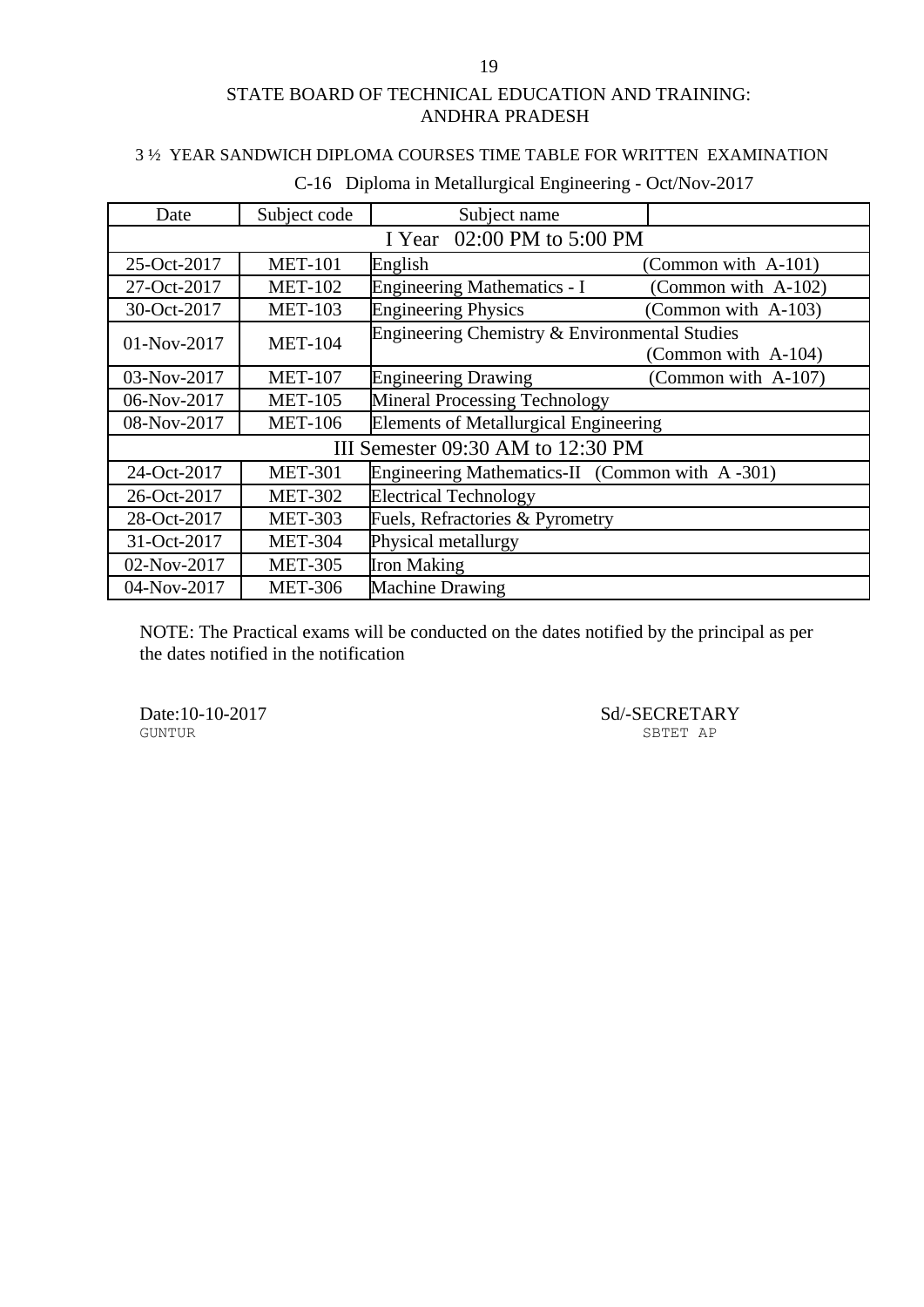## 3 YEAR DIPLOMA COURSES TIME TABLE FOR WRITTEN EXAMINATION C-16 Diploma in Mining Engineering - Oct/Nov-2017

| Date        | Subject<br>code | Subject name                                                         |                     |
|-------------|-----------------|----------------------------------------------------------------------|---------------------|
|             |                 | I Year 02:00 PM to 5:00 PM                                           |                     |
| 25-Oct-2017 | <b>MNG-101</b>  | English                                                              | (Common with A-101) |
| 27-Oct-2017 | <b>MNG-102</b>  | <b>Engineering Mathematics - I</b>                                   | (Common with A-102) |
| 30-Oct-2017 | <b>MNG-103</b>  | <b>Engineering Physics</b>                                           | (Common with A-103) |
| 01-Nov-2017 | <b>MNG-104</b>  | Engineering Chemistry & Environmental Studies<br>(Common with A-104) |                     |
| 03-Nov-2017 | <b>MNG-107</b>  | <b>Engineering Drawing</b>                                           | (Common with A-107) |
| 06-Nov-2017 |                 | MNG-105 Elements of Mining                                           |                     |
| 08-Nov-2017 |                 | MNG-106 Mining Geology - I                                           |                     |
|             |                 | III Semester 09:30 AM to 12:30 PM                                    |                     |
| 24-Oct-2017 | <b>MNG-301</b>  | Engineering Mathematics-II (Common with A-301)                       |                     |
| 26-Oct-2017 |                 | MNG-302 Basic Electrical and Mechanical Engineering                  |                     |
| 28-Oct-2017 |                 | MNG-303 Underground Coal Mining                                      |                     |
| 31-Oct-2017 |                 | MNG-304 Mine Surveying-I                                             |                     |
| 02-Nov-2017 |                 | $MNG-305$ Mining Geology - II                                        |                     |

NOTE: The Practical exams will be conducted on the dates notified by the principal as per the dates notified in the notification

Date:10-10-2017 Sd/-SECRETARY SETTER P SBTET AP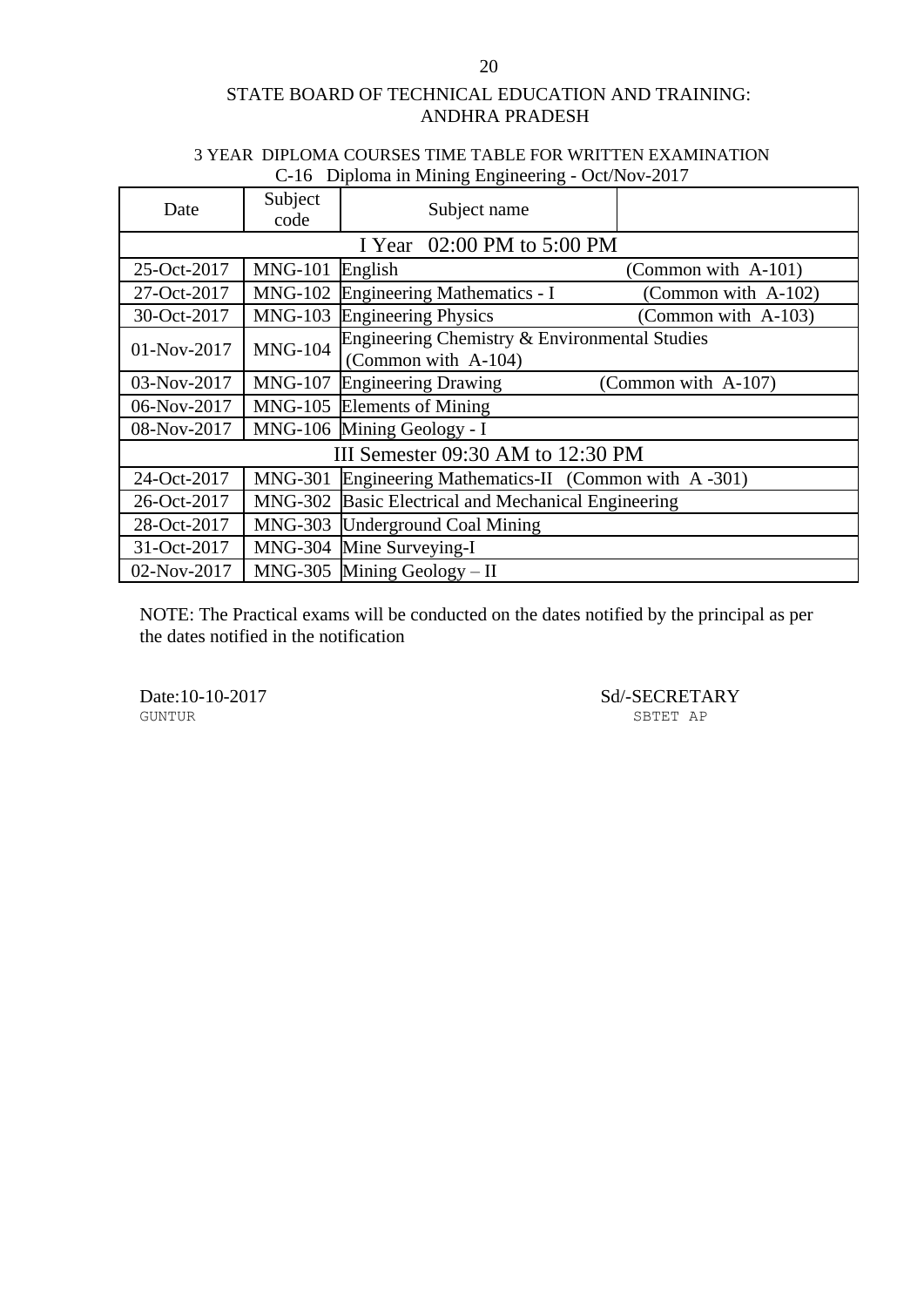| C-16 Diploma in Petro Chemical Technology - Oct/Nov-2017 |                |                                                     |                      |  |
|----------------------------------------------------------|----------------|-----------------------------------------------------|----------------------|--|
| Date                                                     | Subject code   | Subject name                                        |                      |  |
|                                                          |                | I Year 02:00 PM to 5:00 PM                          |                      |  |
| 25-Oct-2017                                              | <b>PCT-101</b> | English                                             | (Common with A-101)  |  |
| 27-Oct-2017                                              | <b>PCT-102</b> | <b>Engineering Mathematics - I</b>                  | (Common with A-102)  |  |
| 30-Oct-2017                                              | <b>PCT-103</b> | <b>Engineering Physics</b>                          | (Common with A-103)  |  |
| 01-Nov-2017                                              | <b>PCT-104</b> | <b>Inorganic Chemistry</b>                          | (Common with CH-104) |  |
| 03-Nov-2017                                              | <b>PCT-107</b> | <b>Engineering Drawing</b>                          | (Common with A-107)  |  |
| 06-Nov-2017                                              | <b>PCT-105</b> | <b>General Mechanical Engineering</b>               | (Common with CH-105) |  |
| 08-Nov-2017                                              | <b>PCT-106</b> | <b>Materials Technology</b>                         | (Common with CH-106) |  |
| III Semester 09:30 AM to 12:30 PM                        |                |                                                     |                      |  |
| 24-Oct-2017                                              | <b>PCT-303</b> | Unit operation -1                                   |                      |  |
| 26-Oct-2017                                              | <b>PCT-302</b> | Electrical Technology (Common with CH-302)          |                      |  |
| 28-Oct-2017                                              | <b>PCT-301</b> | Engineering Mathematics-II (Common with EC-301)     |                      |  |
| 31-Oct-2017                                              | <b>PCT-304</b> | Organic and Physical Chemistry (Common with CH-304) |                      |  |
| 02-Nov-2017                                              | <b>PCT-305</b> | <b>Chemical Process Calculations</b>                |                      |  |

#### 3 YEAR DIPLOMA COURSES TIME TABLE FOR WRITTEN EXAMINATION C-16 Diploma in Petro Chemical Technology - Oct/Nov-2017

NOTE: The Practical exams will be conducted on the dates notified by the principal as per the dates notified in the notification

Date:10-10-2017 Sd/-SECRETARY SUNTUR SETT AP

SBTET AP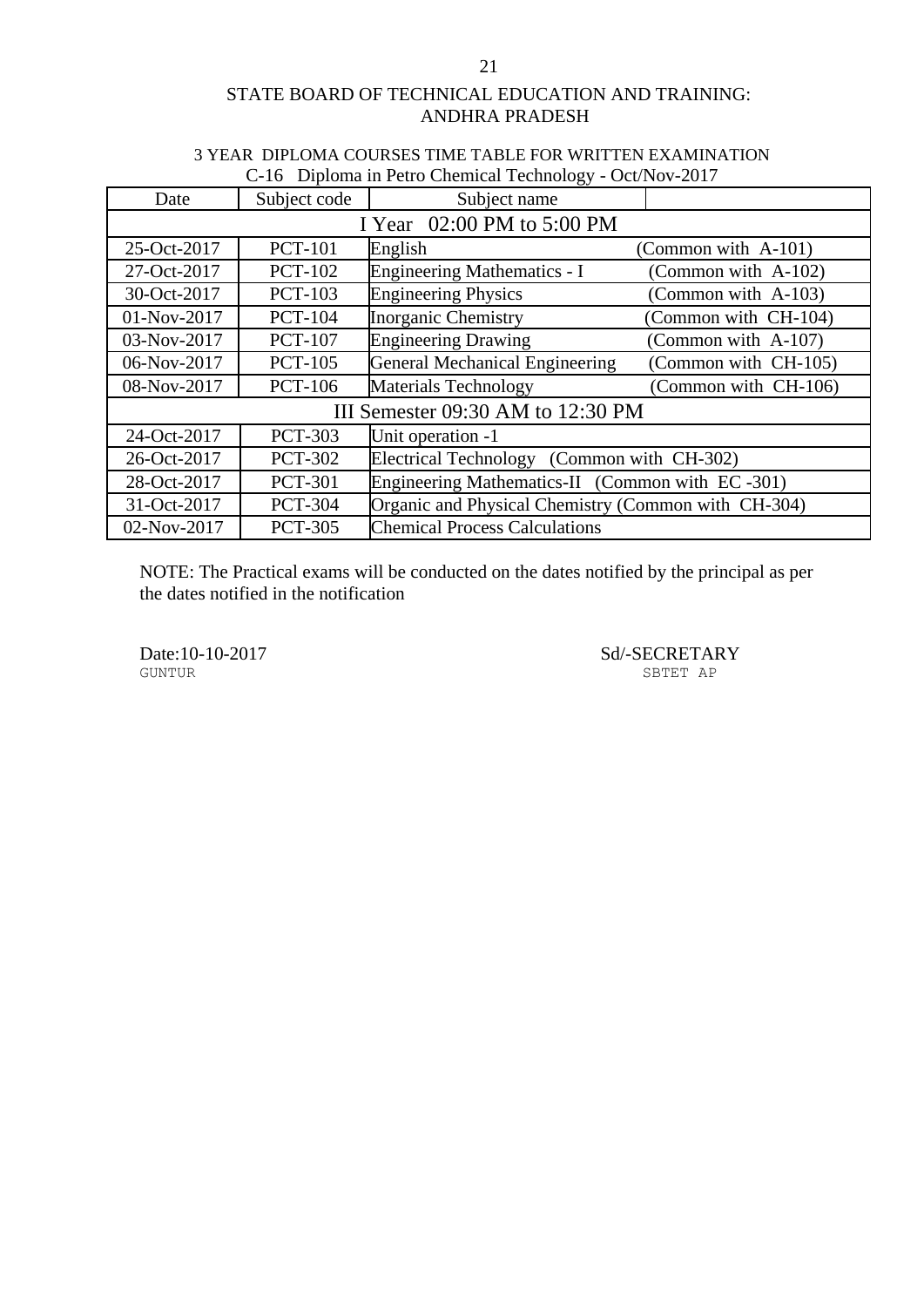#### 3 YEAR DIPLOMA COURSES TIME TABLE FOR WRITTEN EXAMINATION

| Date                              | Subject code   | Subject name                                                                  |  |  |
|-----------------------------------|----------------|-------------------------------------------------------------------------------|--|--|
| I Year 02:00 PM to 5:00 PM        |                |                                                                               |  |  |
| 25-Oct-2017                       | <b>PET-102</b> | Engineering Mathematics - I (Common with EC/CHPC -102)                        |  |  |
| 27-Oct-2017                       | <b>PET-107</b> | <b>Engineering Drawing</b><br>(Common with EC/CHPC-107)                       |  |  |
| 30-Oct-2017                       | <b>PET-104</b> | Engineering Chemistry & Environmental Studies (Common with<br>$EC/CHPC -104)$ |  |  |
| 01-Nov-2017                       | <b>PET-101</b> | (Common with EC/CHPC-101)<br>English                                          |  |  |
| 03-Nov-2017                       | <b>PET-103</b> | (Common with EC/CHPC-103)<br><b>Engineering Physics</b>                       |  |  |
| 06-Nov-2017                       | <b>PET-105</b> | General Geology & Petroleum Geology                                           |  |  |
| 08-Nov-2017                       | <b>PET-106</b> | <b>Basics of Mechanical Engineering</b>                                       |  |  |
| III Semester 09:30 AM to 12:30 PM |                |                                                                               |  |  |
| 24-Oct-2017                       | <b>PET-304</b> | Drilling and Well Completions                                                 |  |  |
| 26-Oct-2017                       | <b>PET-302</b> | Electrical Technology (Common with CH-302)                                    |  |  |
| 28-Oct-2017                       | <b>PET-303</b> | Fluid Mechanics (Common with CH-303)                                          |  |  |
| 31-Oct-2017                       | <b>PET-301</b> | Engineering Mathematics-II (Common with EE-301)                               |  |  |
| 02-Nov-2017                       | <b>PET-305</b> | <b>Petroleum Exploration Methods</b>                                          |  |  |

## C-16 Diploma in Petroleum Technology - Oct/Nov-2017

NOTE: The Practical exams will be conducted on the dates notified by the principal as per the dates notified in the notification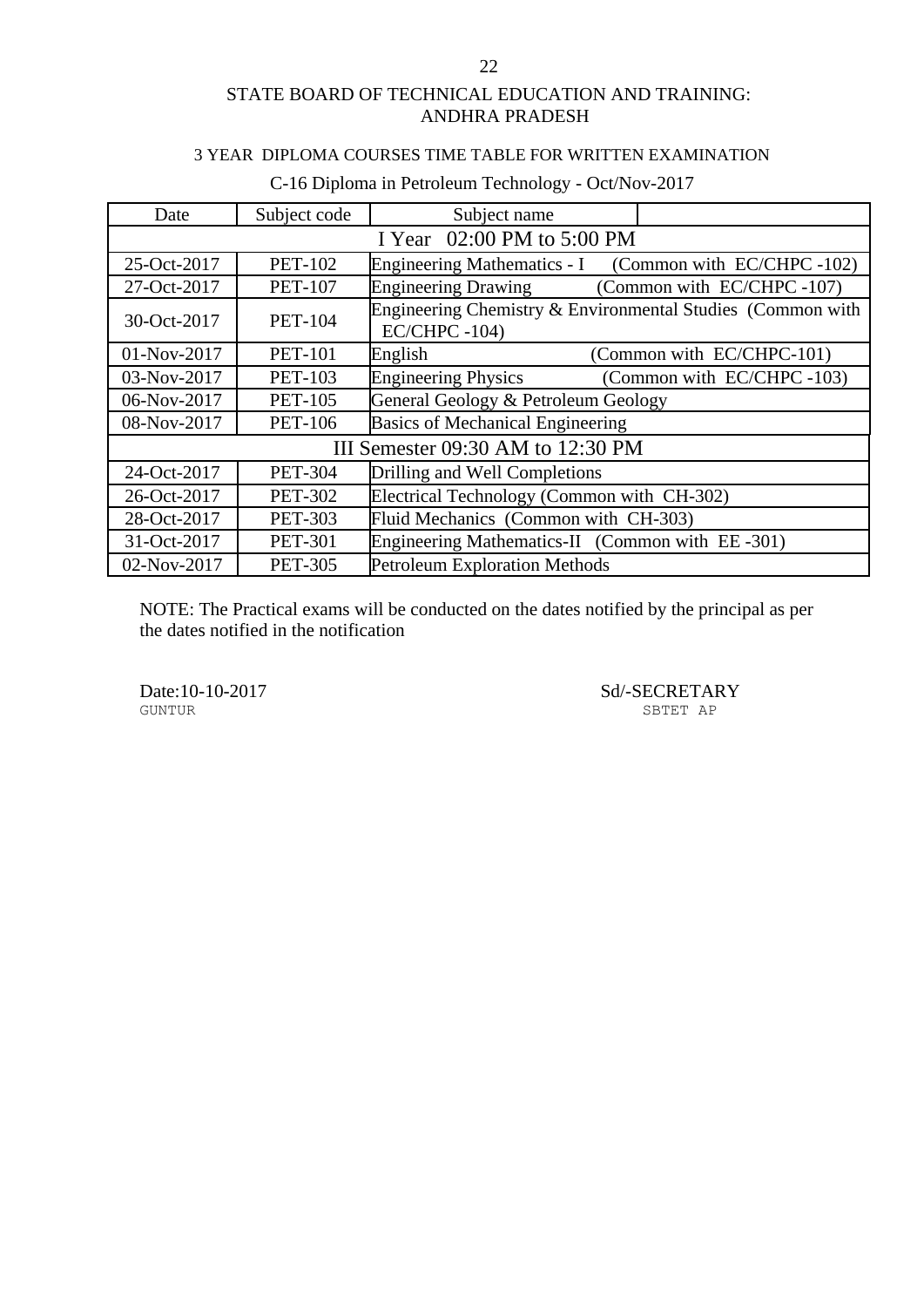#### 3 YEAR DIPLOMA COURSES TIME TABLE FOR WRITTEN EXAMINATION

| Date                              | Subject code                  | Subject name                                         |                          |  |  |
|-----------------------------------|-------------------------------|------------------------------------------------------|--------------------------|--|--|
|                                   | 02:00 PM to 5:00 PM<br>I Year |                                                      |                          |  |  |
| 25-Oct-2017                       | <b>RAC-104</b>                | Engineering Chemistry & Environmental Studies        | (Common with M-CHOT-104) |  |  |
| 27-Oct-2017                       | <b>RAC-103</b>                | <b>Engineering Physics</b>                           | (Common with M-CHOT-103) |  |  |
| 30-Oct-2017                       | <b>RAC-105</b>                | Fundamentals of Refrigeration & Air conditioning     |                          |  |  |
| 01-Nov-2017                       | <b>RAC-107</b>                | <b>Engineering Drawing</b>                           | (Common with M-CHOT-107) |  |  |
| 03-Nov-2017                       | <b>RAC-102</b>                | Engineering Mathematics - I (Common with M-CHOT-102) |                          |  |  |
| 06-Nov-2017                       | <b>RAC-101</b>                | English                                              | (Common with M-CHOT-101) |  |  |
| 08-Nov-2017                       | <b>RAC-106</b>                | Workshop Technology                                  | (Common with M-106)      |  |  |
| III Semester 09:30 AM to 12:30 PM |                               |                                                      |                          |  |  |
| 24-Oct-2017                       | <b>RAC-302</b>                | <b>Engineering Materials</b>                         |                          |  |  |
| 26-Oct-2017                       | <b>RAC-306</b>                | <b>Machine Drawing</b>                               |                          |  |  |
| 28-Oct-2017                       | <b>RAC-303</b>                | <b>Refrigeration Equipment</b>                       |                          |  |  |
| 31-Oct-2017                       | <b>RAC-304</b>                | <b>Solid Mechanics</b>                               |                          |  |  |
| 02-Nov-2017                       | <b>RAC-301</b>                | Engineering Mathematics-II (Common with M-301)       |                          |  |  |
| 04-Nov-2017                       | <b>RAC-305</b>                | Basic Electrical Engineering & Electronics           |                          |  |  |

## C-16 Diploma in Refrigeration and Air-Conditioning - Oct/Nov-2017

NOTE: The Practical exams will be conducted on the dates notified by the principal as per the dates notified in the notification

Date:10-10-2017 Sd/-SECRETARY GUNTUR SBTET AP